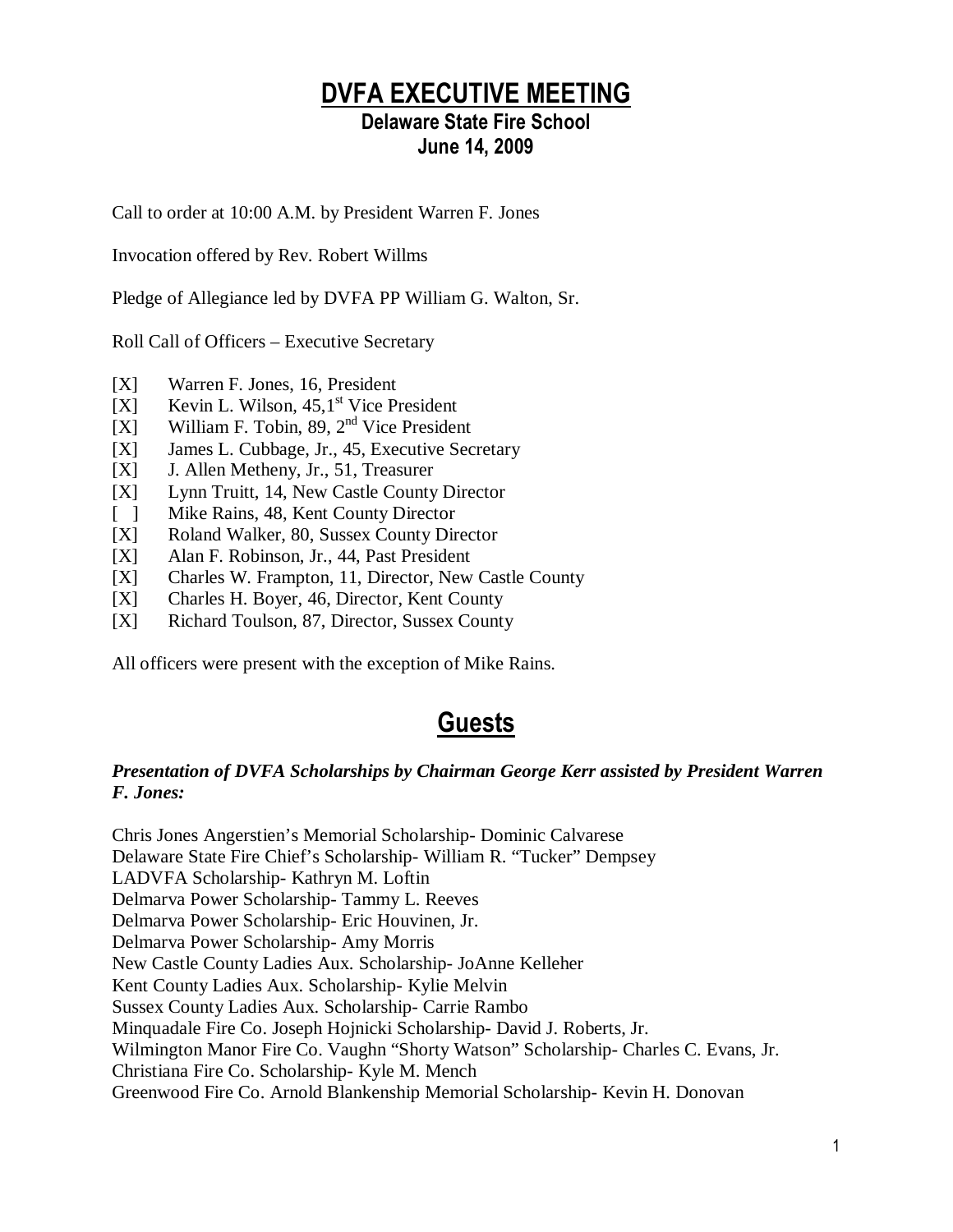DVFA PP Scholarship- Raymond Clark, Jr. Hartly Fire Co. Morris King Memorial Scholarship- Jason McCain New Castle County Ladies Aux Scholarship- Carissa Lancaster VFIS Scholarship- Dennis R. Hitchens

# Report of Officers

| Date             | Event                                     | Hours                   | <b>Miles</b> |
|------------------|-------------------------------------------|-------------------------|--------------|
| 3/8/2009         | <b>DVFA Executive Meeting, Dover</b>      | 6                       | 98           |
| 3/10/2009        | Sunset Committee Hearing, Dover           | 7                       | 98           |
| 3/12/2009        | <b>NCCVFA Five Points</b>                 | 6                       | 180          |
| 3/18/2009        | KCVFA, Clayton                            | $6\phantom{1}$          | 102          |
| 3/20/2009        | Press Conference SAFER Grant, Dover       | 4                       | 98           |
| 3/21/2009        | Elsmere Banquet, Elsmere                  | 8                       | 200          |
| 3/24/2009        | <b>SCVFA Georgetown</b>                   | 4                       | 38           |
| 3/25/2009        | <b>DEMSOC Meeting, Dover</b>              | $6\phantom{1}$          | 92           |
| 3/26/2009        | <b>DSFCA Meeting, Harrington</b>          | 6                       | 70           |
| 3/30/2009        | Public Safety Secretary Meeting, Dover    | $\overline{7}$          | 92           |
| 3/30/2009        | Revolving Loan Fund Meeting, Dover        | $\overline{\mathbf{4}}$ | 98           |
| 4/1/2009         | IAAI Dinner, Washington, DC               | 6                       | 249          |
| 4/2/2009         | CFSI Washington D. C.                     | 12                      |              |
| 4/7/2009         | <b>Site Selection Meeting Dover</b>       | $6\phantom{1}$          | 98           |
| 4/15/2009        | <b>KCVFA, Little Creek</b>                | 6                       | 102          |
| 4/16/2009        | <b>DSFPC Meeting, Dover</b>               | 6                       | 98           |
| 4/18/2009        | CVVFA Presidents Meeting, Branchville, MD | $\boldsymbol{9}$        | 234          |
| 4/20/2009        | 40 Yr. Dinner, Cheswold                   | 5                       | 102          |
| 4/22 - 4/29 2009 | FDIC, Indianapolis                        | 42                      | 1400         |
| 4/27/2009        | <b>Site Selection Meeting Dover</b>       | 5                       | 98           |
| 4/28/2009        | SCVFA, Greenwood                          | 6                       | 62           |
| 5/6/2009         | <b>Rehoboth Meeting</b>                   | $6\phantom{1}$          | 22           |
| 5/7/2009         | Gov. Prayer Breakfast, Dover              | 5                       | 100          |
| 5/7/2009         | DelMarVa Conference                       | $\overline{\mathbf{4}}$ | 10           |
| 5/12/2009        | Governor Markel Meeting, Milton           | $\overline{2}$          | 30           |
| 5/16/2009        | <b>Rehoboth Picnic</b>                    | $\,6$                   | 10           |
| 5/18/2009        | EMS Bike Ride, Georgetown                 | $\overline{2}$          | 38           |
| 5/18/2009        | Conference Committee Meeting, Dover       | 6                       | 94           |

#### *President Warren F. Jones*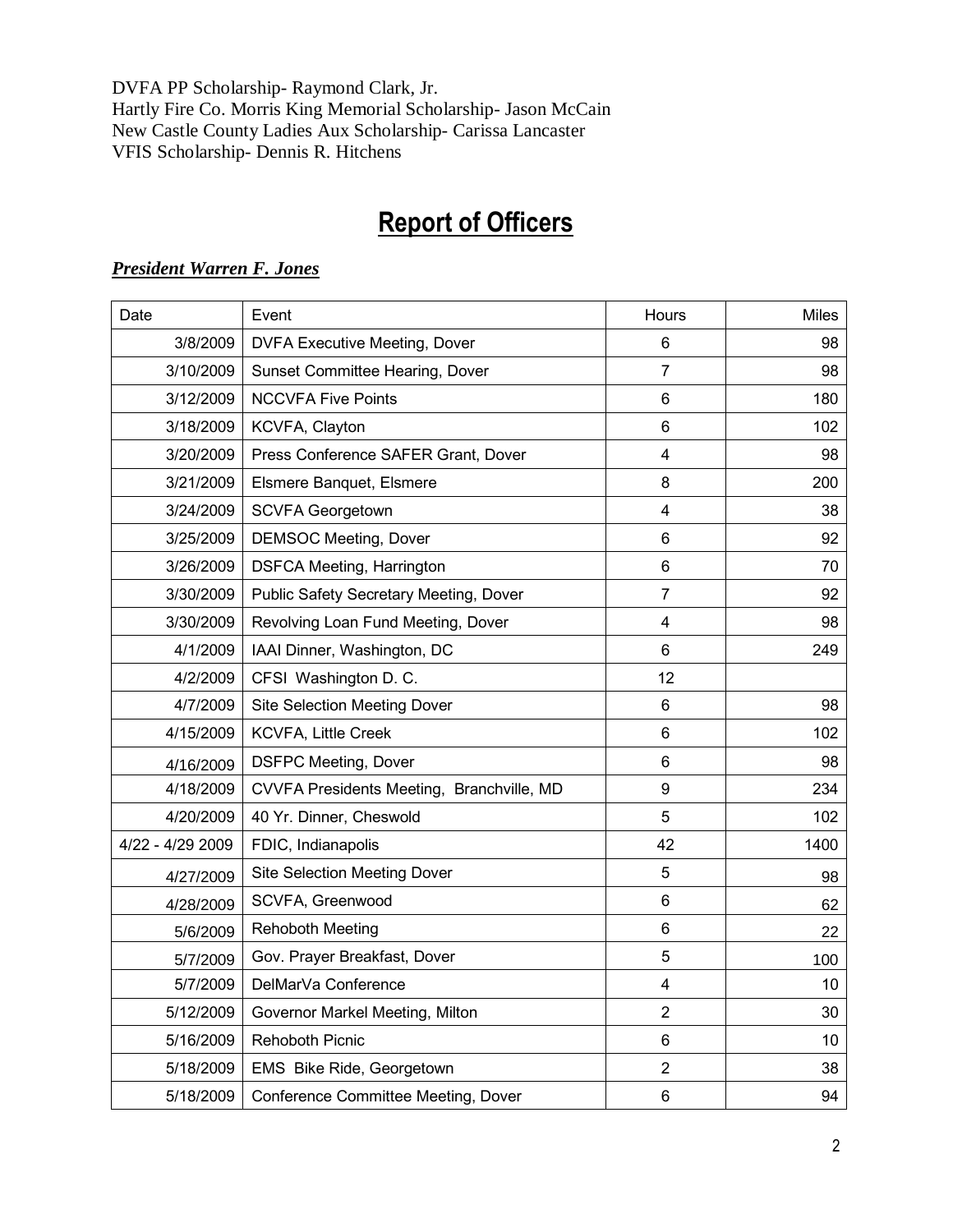| 5/20/2009 | KCVFA Meeting, Farmington               | 5   | 76   |
|-----------|-----------------------------------------|-----|------|
| 5/21/2009 | <b>DVFA Officers Meeting, Memorial</b>  | 6   | 46   |
| 5/26/2009 | <b>SCVFA Ellendale</b>                  | 5   | 44   |
| 5/30/2009 | <b>Bob Dayett Viewing</b>               | 6   | 200  |
| 6/2/2009  | <b>Bill Rodick Viewing</b>              | 4   | 200  |
| 6/3/2009  | <b>Bill Rodick Funeral</b>              | 7   |      |
| 6/3/2009  | <b>Rehoboth Meeting</b>                 | 3   | 20   |
| 6/4/2009  | Julia Mast Viewing                      | 4   | 120  |
| 6/11/2009 | <b>NCCVFA Hockessin</b>                 | 6   | 220  |
| 6/13/2009 | MSFA President's Dinner, Ocean City, MD | 5   | 56   |
|           |                                         |     |      |
|           |                                         |     |      |
| Totals    | Events 39                               | 249 | 4895 |

Respectfully Submitted by Warren F. Jones

My mileage, hours, and meeting attendance has been transmitted to the Executive Secretary electronically.

**Assistance to Fire Fighter Grants:** The White House came out and recommended the doubling of SAFER and a dramatic cut in the fire grants. I would like to entertain a motion under new business for this association to send letters to Vice President Biden, Rep. Stenny Hoyer, Majority Leader of the House, and to whoever else our out of state coordinator feels we should to restored the funds to the FY09 levels.

I would like to discuss some issues that have come about this past month.

**Funding**: We are working to on our Grant in Aid. Right now it still looks like we will be taking about a 15% hit. All of you need to contact your legislators to let them know your feelings. You folks in Kent and Sussex really need to mention your equalization funding. No one knows how this will all play out so we have to let our legislators know how you feel.

When we met with the Governor we specifically went over funding and the shortages we have incurred this year in our insurance monies. He told him us how much the state was short.

**Ambulances Insurance Premium Monies**: We still do not have a meeting date with the insurance commissioner for the explanation of our shortage there.

**Dues**: There was a motion this month in Kent County to decrease the dues paid to the DVFA. The motion failed overwhelmingly. But it is something I need to address.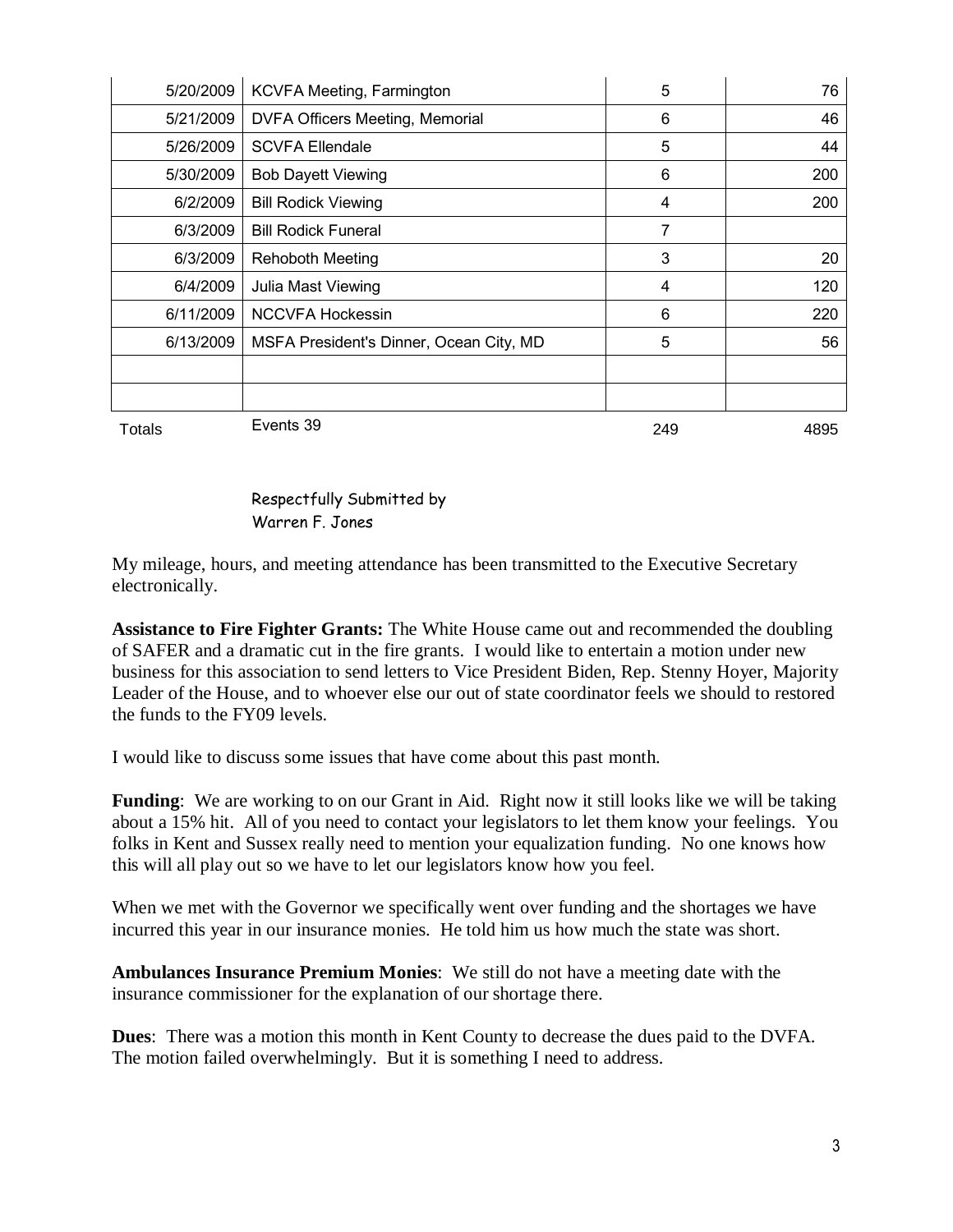First of all, our dues have not increased in quite a while and for the last couple of years we have used money from savings to offset our expenses.

Let me assure you, we all too well understand some of your financial difficulties. I don't think any of us had any idea about the size of the economic problem in our state and our country. Sure we knew that we last year the wanted to cut our Grant in aids but thanks to Bruce and our lobbing efforts that didn't happen.

It wasn't until late December early January that we really understood the full brunt of this situation. Who would have thought that the State would have been 800 million in the hole? Once we did, we took some steps to cut our expenses. We did that by eliminating our vice presidents from going to FDIC, we canceled Delaware Night at FDIC. We have canceled the Law and Legislative night.

Now is not the time for us to cut our budget in certain areas. Now is the time to promote our selves. The majority of our money comes from government. We need to get involved in the political events and if it means spending money to get involved then we need to do that. We need the legislators to know who we are and we need to know kind of support they will give us.

When we met with the Governor I gave him a list of items. I wanted an increase in the revolving loan fund, an increase in our state tax deduction, I wanted health insurance and free Medicare supplemental insurance for our people, I wanted the same benefits the National Guard receives for our people, I wanted free access to state parks and free fishing and hunting licenses and the list went on.

Now, I knew we were not going to get the money items on the list but someday the Governor will want to run for reelection and when he starts to think about that, he is going to think about that list. You know why he is going to think about our list, because every time I see him I am going to remind him and every time you see him you need to remind him as well.

Folks, now is the time for all of us to get involved politically with our local legislators. Jim, Bruce, Biff, Danny, Bobby, Larry and the DVFA officers will handle legislative hall. However, you need to let your local politicians know about the fire service.

Some of you are doing that. I know that Nor-Del had a meeting with all their legislators and I know that Rehoboth is planning a town meeting type of event. You need to start thinking about these things. If you need help we will help you.

And by the way, that includes the LADVFA as well. Ladies I know you know how to talk and some of you I know that first hand.

Now before you jump in to things, let me remind you, if this it is a state wide issue please coordinate it through the DVFA office, that way Jim, Bruce, Biff, Danny, Bobby, Larry and the rest of us know what is going on and can support it.

If you need help setting up or want us to attend any political events we have an excellent political savvy public relations guy in Dave Bonar, use him and use us.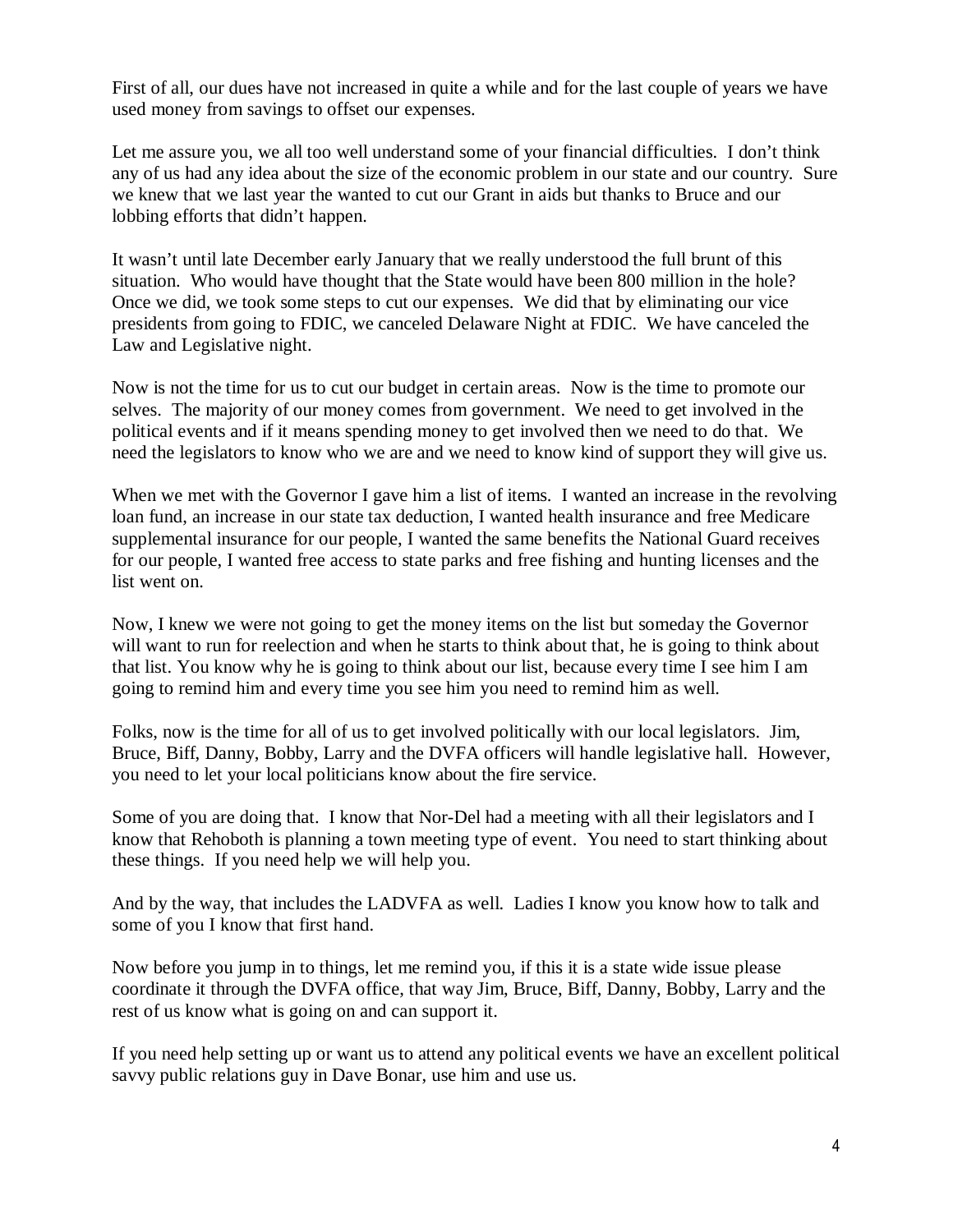**Budget:** When you look at our budget it is pretty fixed. Sure there are areas in our operating budget that could be cut, some of which we already did this year and we will look at them. The piece of the pie that could be sliced is the conference. Vice President Wilson has started to look at our budget to see if there is areas where we can reduce our expenses and he has done some preliminary work on the conference expenses including canceling the parade and even dramatically changing the conference altogether.

It is too late and would not be fair to the companies who have already booked hotel rooms, order items for the parade and so on to do anything this year. Contracts have been signed, items have been ordered, and monies have been budgeted and so on.

However, I have spoken to Kevin and Bill and we agree that we should do some major cuts in at least the next two year's budgets. The one thing you have to remember is, this is your budget. What even direction you want us to go in is where we will go.

We are going to go through the DVFA budget in July this year and not in August as year's past. We will prepare a budget or we may prepare two different budgets. We will distribute the budgets to you at the July Sussex County Meeting and the August New Castle County and Kent County Meetings. That way you will have time to take it back to your companies to and decide how to vote at the conference.

Next Issue:

**DVFA:** Somewhat along the same lines, this month one of our member companies was contemplating withdrawing their membership from the DVFA strictly because of financial reasons. I wrote a letter to that company President explaining the repercussions that might come from that and then I explained what the DVFA does. They read my letter on the floor and voted to continue their membership in the DVFA.

In doing so, it made me think that you all may not understand what the DVFA does so I am going to read to you some excerpts from my letter and embellish them a little.

The way the statues are written you could be in jeopardy of loosing your grant in aids monies. Also, the pension was written for members of the DVFA, so you would jeopardize any new members from joining or members who are not vested in losing out.

I am sure that some folks will tell you that could be a matter of interpretation. However, there is some case history for that interpretation. Long before I was involved with any associations another company considered the same thing. As a matter of fact, they refused to send in their dues. Eventually, when they learned the monies they would loose they changed their mind.

I also know that many years ago another company sued to join the association because the state would not give them any money until they were a member.

As I said, those items are subject to interpretation but I would like to tell you what the DVFA does for you.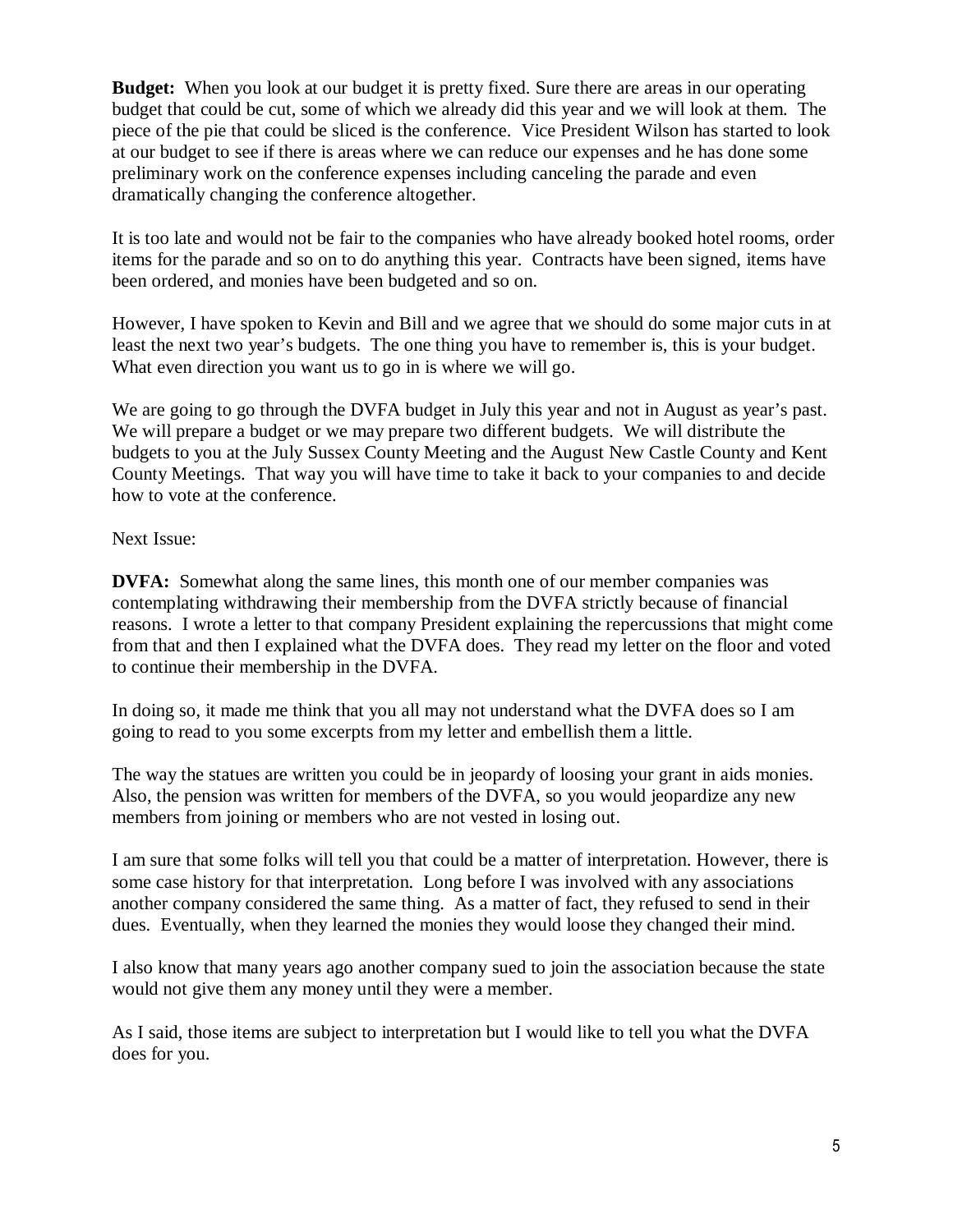The DVFA is the voice of the Delaware Fire Service and any time the fire service is challenged as a whole, it is up to the DVFA to answer that challenge. Sometimes we do that privately and sometimes we do that publicly, as we did last December when the News Journal printed the series of articles about us. Our response was prudent, truthful and in the words of Sal DeVivo, the former publisher of the News Journal, powerful.

The DVFA is the central point for assistance. When a company is faced with a tragedy or needs assistance on any issue, the DVFA is there for them. Just this past year, after the unfortunate death of Michelle Smith, the DVFA was in Delaware City to help. Just as soon as I got the word that she passed, I went home, packed some clothes and headed for Delaware City. I spent the next two days and nights working with them, consoling them, and helping them, as well as making sure the needed documents and procedures were completed so her family could qualify for federal benefits.

During this unfortunate incident we had two more of our people injured, one in Georgetown and the other in Harrington. I called my two vice presidents and had Kevin Wilson handle the Harrington incident and Bill Tobin handle Georgetown.

The DVFA is your voice to State Government. Our Executive Secretary is your full time lobbyists and has proved his value over and over again. He is in legislative hall anytime a fire service issue is debated or voted on. He meets regularly with the legislators; he serves on numerous State of Delaware Emergency Service and Home Land Security Committees. His acceptance and credibility in Legislation Hall is invaluable to the fire service. I have personally seen him in action and have seen his acceptance with the legislators. In these current economic times those relationships with the legislators could prove to be very fruitful.

In addition he stays abreast with the regional fire service associations to learn what other states are doing that could benefit the Delaware Fire Service.

As President of the DVFA, I also work with the legislators and with the executive branch. I serve on two state committees; DEMSOC and the Revolving Loan Fund Committee.

If you look at all the things the DVFA has managed to obtain for its members over the years the list is pretty impressive. I will just mention a few: Members Pension, Death Benefits, Tax Deductions, Grant in Aids, Insurance Substitutes, Equalization and leveling up monies for Kent and Sussex Companies, etc.

The DVFA is your voice to the Federal Government, as well. Because of our alliance with the CSFI and their support of initiatives like the Fire Grants, millions of dollars have come to the fire companies in the State of Delaware.

In addition to the CSFI, the DVFA works closely with the NVFC, IAFC, and the NFPA. Lou Amabili and Steve Austin serve on the board of the CFSI. Allen Metheny and Jim Monihan serve on the board of the NVFC. With the NFPA, Ken McMahon has served on the 1720 Standards Committee, Mike Vincent on the Fire Apparatus Standards and Ed Klima on the Motor Sports Standards Committee.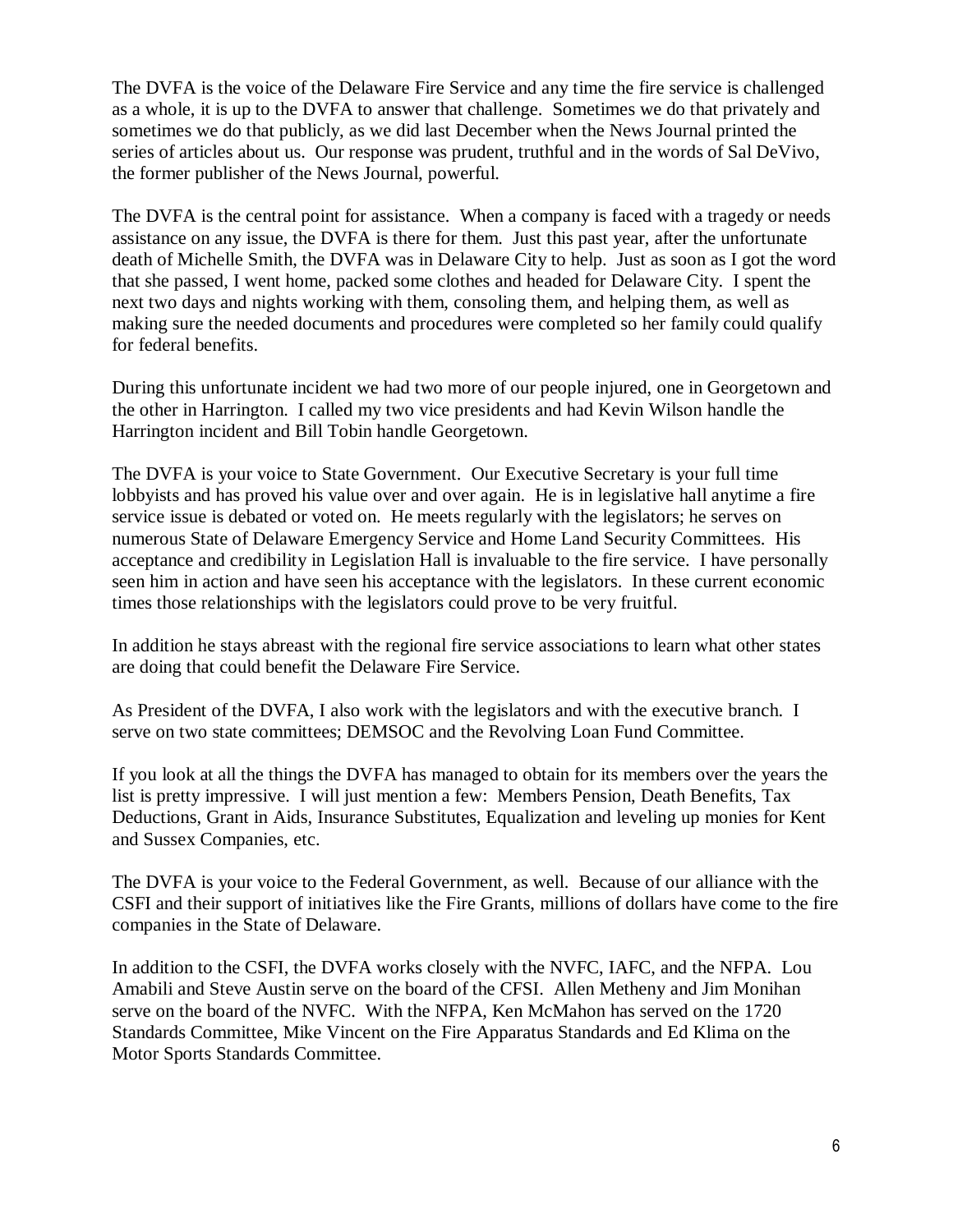After the tragic death of Stephanie Calloway the DVFA, in conjunction with the Delaware State Fire Prevention Commission, lead the national charge for safer ambulances. The lobbying efforts, led by Ken McMahon, convinced the NFPA to form an Ambulance Standards Committee and we have been successful in placing Chief Bill Walton Jr. on that committee.

In this state, we lobbied hard with Secretary Mitchell for a fire apparatus and ambulance driving simulator and up until his departure and the current economic situation that simulator almost became a reality. We have already met with the new Public Safety Secretary to start our lobbing efforts again.

The DVFA is actively involved in public relations and public safety. As you know, our "Wake up Delaware" smoke detector and fire safety programs as well as our "Risk Watch" program has gained national prominence for the fire service in the State of Delaware. You have handed out thousands of smoke detectors and batteries and have had life safety taught to hundreds of our children in every school district in this state. We will never know how many lives have been saved because of these programs.

The DVFA doesn't stop. Just recently we received a \$398,000.00 federal grant for Recruitment and Retention. Bringing new people into our service and keeping the good ones we have is our most important mission. We have committees working on this and will be actively promoting the Delaware Fire Service very soon.

The DVFA tries to stay abreast of new management and firefighter safety issues. That is part of some of the things the DVFA does.

We, the fire service in Delaware, need to be united now more than ever. If your company or any other fire company is having difficulties we need to know that so we can try to help.

In closing, let me say two things. We are working this budget issue and we will present you with a plan. Secondly, all of us need to remember the DVFA is not me, or Jim or Kevin or Bill or Allen or any of the directors. The DVFA is you and all the members of all the companies and through a democratic process we decide our major issues.

Most importantly, the DVFA is those new people who I teach every year in Basic Firefighting Skills. The DVFA is also the young people who get our fire trucks and our ambulances on the street every day.

The DVFA is not the past. It is the present and it is the Future because you are the present and you and your members are the future. Thank you.

#### *First Vice President Kevin L. Wilson*

I attended 28 events, traveled 1506 miles and spent 211 hours on DVFA official business during the above time period

Respectfully Submitted,

Kevin L. Wilson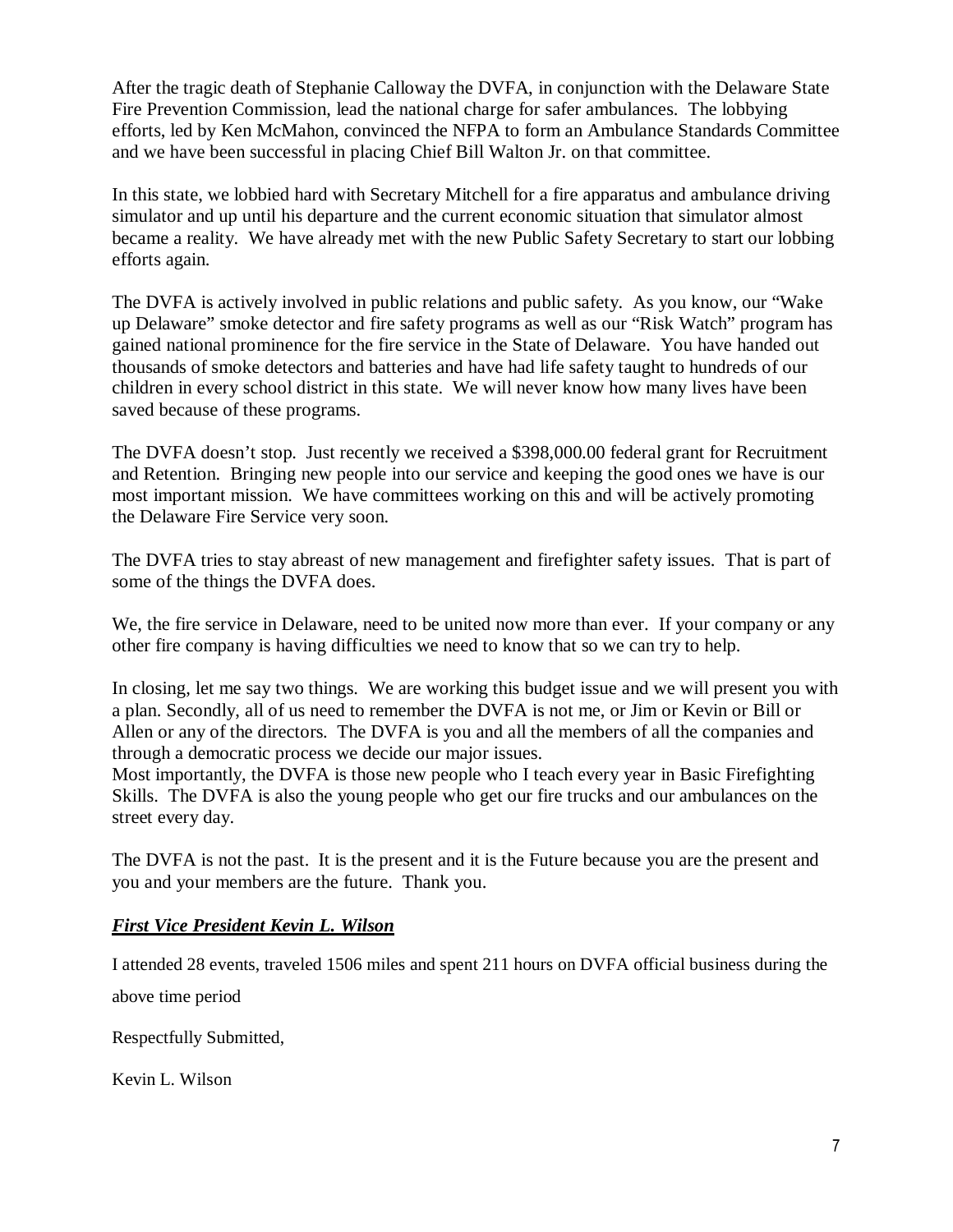#### *Second Vice President William F. Tobin*

```
3/12/09 nccffa fivepoints st 17 
3/18/ kcfa smyrna st 44 
3/19/09 scfa frankford st 76 
3/24/09 scfma georgetown st 77 
3/26/09 dsfca harrington st 48 
4/01+ 02/09 cfsi washington 
4/16/09 sfca memorial st 89 
4/28/09 scfma greenwood st 78 
5/20/09 kcfa farmington 
5/21/09 dvfa ex meeting memorial st 89 
6/4/09 mrs mast veiw clayton st 45 
6/8/09 pres hand book dover 
6/13/09 maryland fireman ass oc md
```
#### *Treasurer J. Allen Metheny, Sr.*

Fellow Officers, Delegates, Alternates, Members, and guests,

It gives me great pleasure to present the attached Treasurer's Report for the period March 7, 2009 through June 11, 2009. This report includes the DVFA Operations and the Conference Accounts.

Between now and the conference, I will prepare the financial records for the annual audit and work with the Officers and Budget Committee to develop the Annual Operating Budget for Fiscal 2010.

I wish everyone a safe and fun filled summer. If anyone has any questions, please see me.

#### *Executive Secretary James L. Cubbage, Jr.*

I have prepared and carried out the required duties and functions of the office since the last Executive Committee Meeting.

I have attended a Meeting with Governor Markell, meetings with the Governors Staff and numerous meetings with other state agency officials and Elected Officials, three DEMA – IMT meetings, two DHSTPWG meetings, two SFPC meetings, DVFA Officer's meeting, two 800 MHz meetings, two Homeland Security Meeting, DEMSOC Meeting, MISC meeting, two SIEC Meetings, NIMS meeting, two Site Selection Comm. meetings, two Joint Sunset Hearings, Joint Finance Comm. Meeting, , Five County Fireman's Assoc Meetings, DSFCA Meeting, DVFA Foundation Meeting and a Conference Comm. Meeting.

I also attended , SB#6 Bill Signing, CFIS Annual Dinner, Washington, DC, Rep. Mike Castle's Press Conference, FDIC – Indianapolis, IN, Governor's Prayer Breakfast, Del-Ma-Va Convention – Lewes, DE, Retirement events for Dickie Dempsey and Allen Metheny, CVVFA President's Council Meeting – Branchville, MD, and LODD Funeral for Chief Buck Clough – Sudlersville, MD..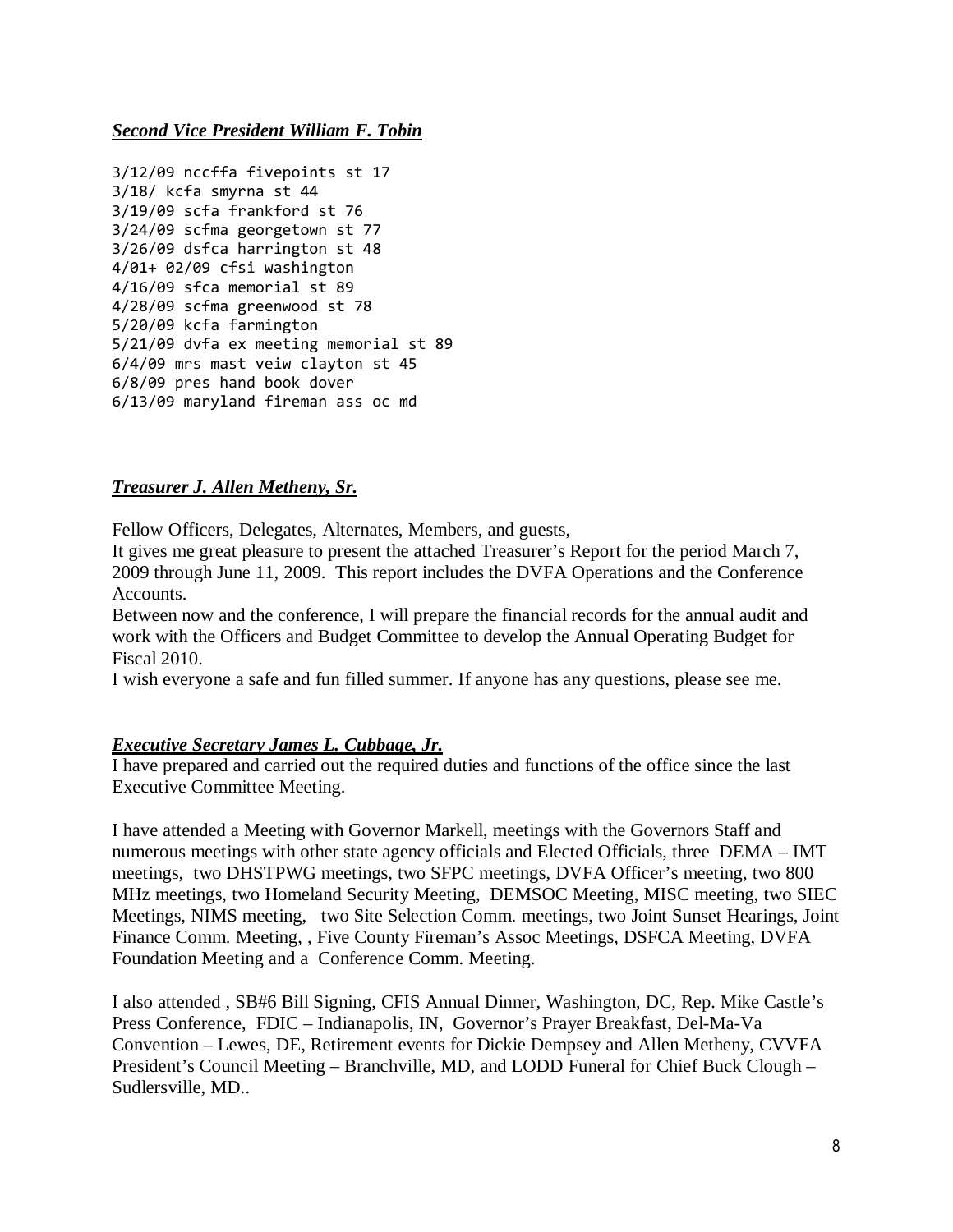During the months of March, April and May the position devoted 521.5 hours and traveled 2232 miles to support the Association.

### *Motion by James Cubbage to accept the officer's reports and spread them upon the minutes seconded by Glenn Neese. Motion Carried*

## Committee Reports

**1.** *State Fire Prevention Commission – Chairman Marvin C. Sharp* thanked fire service for help during Joint Sunset Committee.

He stated new committee will be coming from Joint Sunset Committee to included the presidents of the DVFA, DSFCA, DSAA, DSFPA and 3 public members Three Commissioners are reviewing title 16

Four commissioners and 2 representatives from each county are working on developing Fire Fighter standards it will be the fire service reps to report to respective Associations and be a liaison between committee and fire service.

#### *2. Advisory to State Fire Marshal –Grover P. Ingle*

- DFIRS Lily Medina resigned from her position effective May 15, 2009. Dave Wilson will be the Fire Department contact for NFIRS/DFIRS reporting and any system problems. Bob Borkowski will serve as his back up and Michael Chionchio will handle any Fire Department concerns or Administrative questions. Mike will be responsible for the oversight DFIRs program.
- Fire Death- The fourth fire fatality of the year occurred on Saturday, June 6, 2009 at 20:51 hours in the 9000 block of Old State Road, Lincoln. Ellendale Fire Company responded and was assisted by Carlisle Fire Company. During fire suppression operations a victim was found deceased in the rear bedroom of the mobile home. The victim was home alone at the time of the fire and there were no working smoke alarms.
- Proposed 2009 DE State Fire Prevention Regulations-Submitted to the Commission for their review at the May Commission meeting and a public hearing will be scheduled in the future.
- FY 2010 Budget Until the final budget is approved it will be difficult to say if any changes in the delivery of our services will be impacted. Even with the cuts from FY 09 and the proposed FY 2010 budget, the Office of the State Fire Marshal will be able to operate at our current service level. That does not mean there will not be challenges to delivering the core services.
- Fire Team USA The seminar will be held here at the State Fire School next Tuesday, June 16, 2009 and Wednesday June 17, 2009 beginning at 08:30. Those who have registered for the class should have received notice from Fire Team USA and there are still seats available. A second mailing to the Fire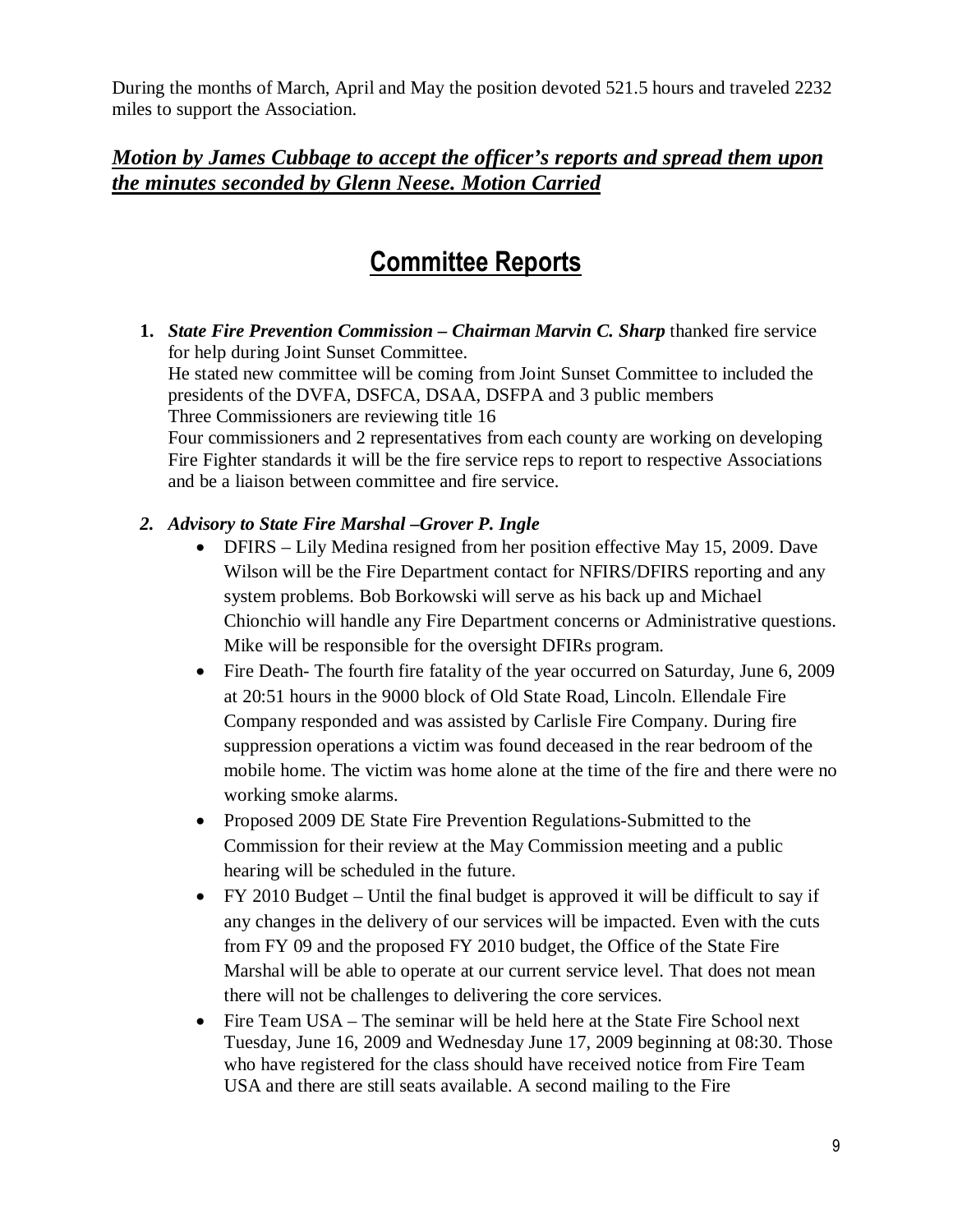Companies/Fire Chief's and Building Officials was sent electronically last Thursday

Jasper Lakey asked the Association to Congratulate Grover on HCR #11 honoring the nominees for the 2009 Delaware Award for Excellence & Commitment in State Service. This Group of 27 includes Delaware State Fire Marshal Grover P. Ingle.

#### *3. Advisory to DSFS –Robert P. Newman*

- Class attendance for the spring is at average or above
- Firefighter and Fire Officer Certification Testing, Test conducted- 17 FF I/II-3 FO I-5 FO II-4 Vehicle Technician
- Annual Planning and Evaluation Staff Meeting June 24-26, Three days to review the operation of the school
- For 2010 will be adding additional class time availability during weekdays and weeknights.
- Status of Budget, Reviewing program costs to maintain or improve cost recovery
- Weekday EMT- Program,  $3\frac{1}{2}$  weeks, start the past Monday-40 students
- Reminder, Delaware Weekend is scheduled for October 10-11
- Protocols are required by June  $30<sup>th</sup>$ , list has been sent to Fire Chiefs and Chief EMS Officers-149 still require the updated protocols
- DVFA AND DSFS Vehicle Extrication Challenge, September 12-13 at the Dover Center. Flyers have been passed out- additional information to follow. Craig Stephens is the point of contact.
- *4. Advisory to DEMA –James E. Turner, III* On Friday morning a conference call was held with states of MD, PA, VA, WV to address dispatching of various types mutual aid upon request in a non-disaster declaration. Several years ago, PP Monihan reported that if a e Fire Fighter dies in the line of duty on an out of state response, the next of kin is not eligible for the federal public safety officer benefit unless a signed mutual aid agreement is in effect between the jurisdictions. This issue is one of many identified and will be discussed in the future. The Executive Secretary and PP Monihan are aware of the dialog & DEMA will keep the DVFA abreast of further developments.

Homeland Security grant funding allocations will be announced/released Tuesday on a noon teleconference.

**5. Archives – Charles Emerson** Reported they would like pictures of the Vice Presidents of both men and ladies. We have no new applications for the Hall Of Fame from the companies we did have some questions about the procedure. All plates are up except 4 that had to be reprinted. We gave the staff at the Fire School a large plaque to be placed on a wall. This plaque is in addition to the heroic Hall of Fame. We talked to the Ladies Auxiliary about the Ladies Hall of Fame that has only 4 empty spots, enough for this year. A new plaque was placed in the archives budget for 2010.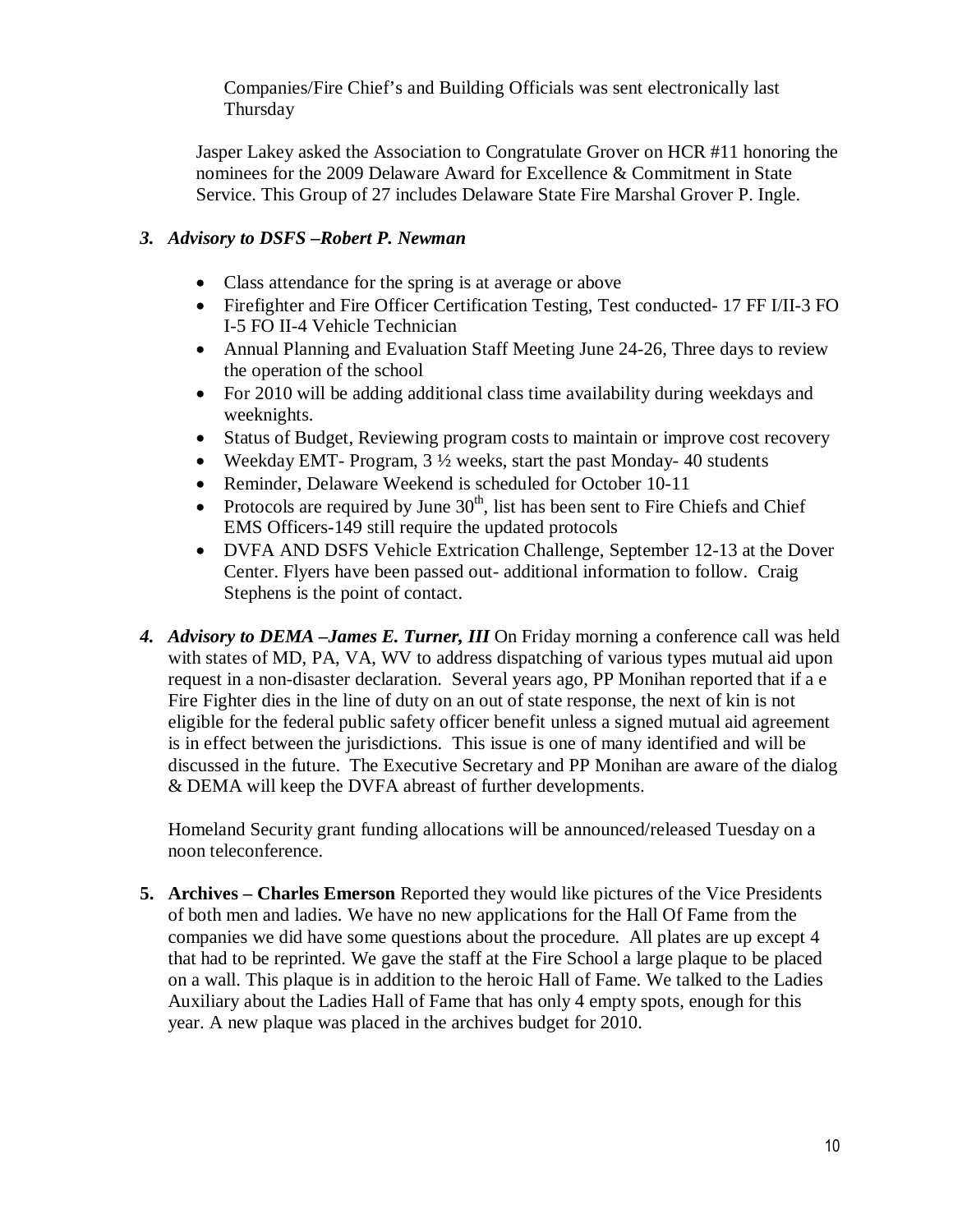#### **6.** *DVFA Conference– Tom D'Alessandro*

- All registration forms and Conference information is posted on the DVFA web site [www.dvfassn.com].
- Registration forms and payment are due no later than Friday August 14, 2009. NO **EXCEPTIONS**
- DVFA Conference logo items [t-shirts. Golf shirts, mugs, sweatshirts, umbrellas] are available for purchase online. The link is on the DVFA web site.
- Our 2009 Conference will have more training than ever before. Please take advantage of this opportunity!
	- o Four days of fire training, including hands on
	- o Five days of EMS training
	- o Four CEU training tracks at the EMS training Monday-Wednesday
	- o The inaugural Harvey Grant Vehicle Extrication Challenge September 12-13 @ DSFS
- There has been a lot of conversation about the DVFA Conference Parade on Saturday, September  $19<sup>th</sup>$ . Many Delaware families are looking for low cost or no cost, local events rather than to go away on an expensive vacation. Events like Newark Days and Separation Days have had record turnouts. While we're all watching our budgets, this is no time to turn our backs on the communities we serve. There WILL be a parade this year. I will work closely with Dave Bonar and Jim Cubbage to get as much advance publicity in local and statewide media outlets as possible for the Conference and specifically the parade. Please make every effort to come out and join us!
- Thanks to my Conference Co-Chairs, Elmer Steele and Nick Sawyer and from the Ladies, Barbara Lewis, Mary Jane Hobbs and Sally Stevenson.
- Thanks to all the subcommittees and members of the Conference Committee who make our event a success each year, you do an outstanding job!
- Our next Conference Committee meeting is Monday, July 20, 2009 at the Dover Sheraton, 7:00 pm. All are welcome and encouraged to attend.
- **7. FEMA Grant (Wake up De) Tom Mitten** reported their committees Meeting convened at 9:00am. Ten committee members attended.

Jeff Dennison reported regarding the planning for the  $100,000<sup>th</sup>$  detector event included news that the Shelton family (11 fire deaths on Jan. 3, 2001) declined any opportunity to participate in any recognition event or have their home serve as the location for the event.

This led to discussion about alternate sites to conduct the event, as well as dates/times when it might best be held. The event is slated to be a News Conference designed to acknowledge the distribution of 100,000+ detectors and raise awareness to importance of working smoke detectors.

We decided to hold off until at least July to allow the state legislature to conclude its session (likely better news attraction for us).

With the Shelton's decision not to participate, site discussion ranged from a specific fire station to more "neutral" sites, such as the Fire School campus in Dover (central location) or New Castle (media considerations).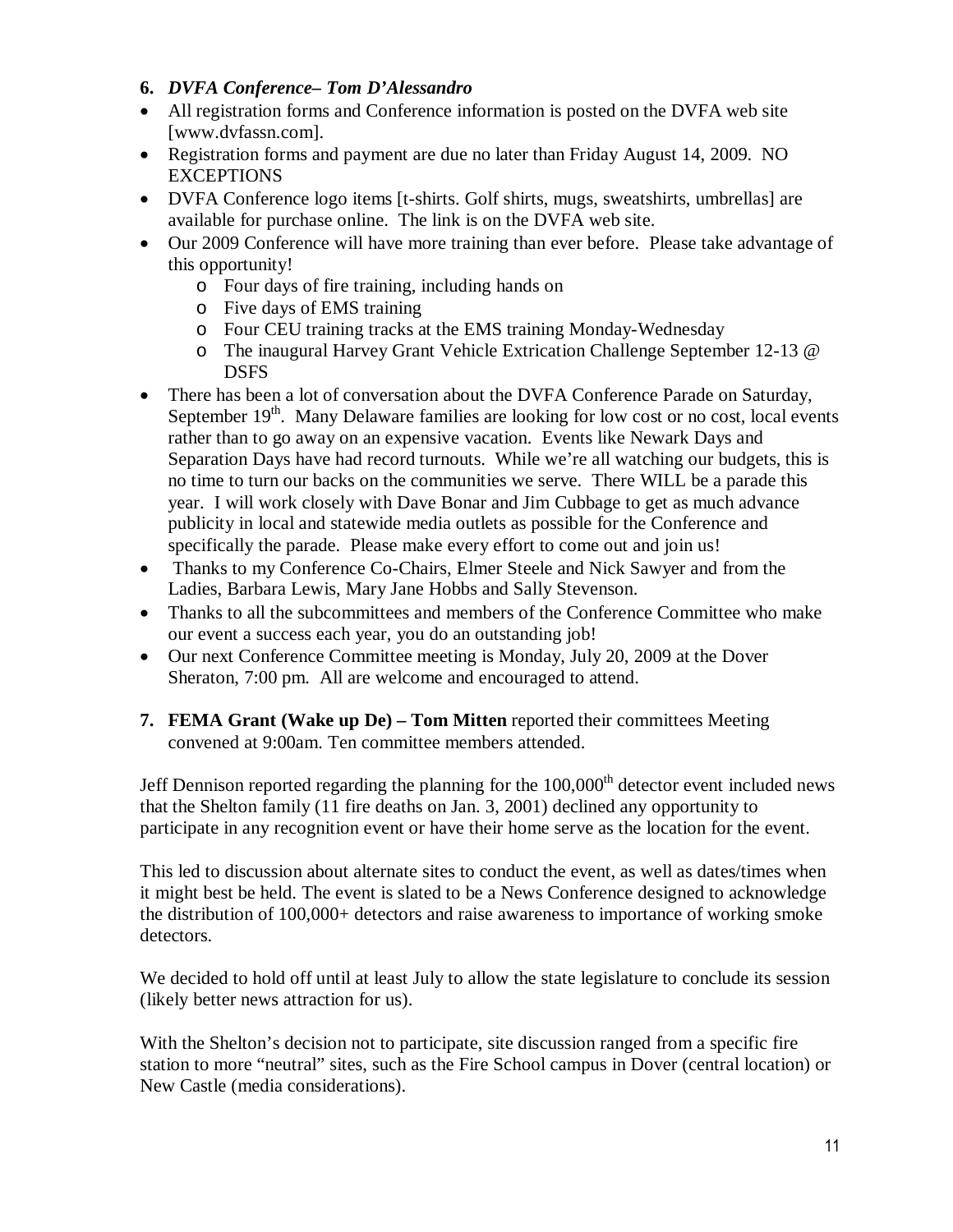Looking or fire companies to provide any WUD success stories and personnel, from "saves" to recruitments, as well as to having them take part in the 100K event. We also want to encourage fire companies to stage "companion events" on the date or around it, such as neighborhood canvas, open house, etc.

Senator Carper's office contacted us to lend his support and tentatively plan to attend the event.

Detectors and batteries were recently ordered and there is adequate inventory in New Castle and Dover.

Claymont Fire Co. recently partnered with an Eagle Scout candidate on a canvas that resulted in more than 600 detectors being distributed (most were installed in homes).

Carbon Monoxide (CO) detector pilot program finally ready to implement, using libraries or other public gathering places/groups to partner in delivery of CO detector information that provides free detector for each participant.

Spanish version of Safety Bear DVD – translator has been selected and PO will be requested to get this done. Then Stonehouse Media will be contracted to create Spanish version and reissue DVD as bilingual disc.

Meeting concluded at 10:00am. Report compiled by Tom Mitten, Chmn.

- *8.* **Finance & Auditing****George Pyott** stated all budget requests are due in by July.
- **9. Fireman of the Year – Jim Cubbage** report for Chairman Carleton Carey, Chairman that the Fireman of the Year nominations needs to be postmarked by June 30.
- *10.* **Out of State Coordinators Steve Austin** Reported the MSFA will be meeting tomorrow at the OC convention center. 8:00 meeting with the Presidents Delegation. CVVFA is on Wednesday July 29<sup>th</sup> followed by a parade on Sat August  $1<sup>st</sup>$ . There will be a golf Tournament on Wednesday Afternoon that will cost \$5. Everyone is welcome. VSFA will be at the Hampton during August 12-14 West VA Convention will be the following week. Pennsylvania State FFA will be at the King of Prussia the  $24<sup>th</sup>$ - $26<sup>th</sup>$  of September. The AFG cut 70% of 565 million dollars we received last year.
- **11. Permanent Memorial John Porter** Reported that the following firefighters are not listed on the Fallen Firefighters Monument in Dover Delaware.

**Firefighter George A. Rogerson,** age 55, died February 3, 1923. On January 31, 1923 at approximately 03:34 hours the Wilmington Bureau of Fire responded to an alarm of fire at Churchhill Road and Kennett Pike on the property of William duPont. The Fire Department was in service for five hours and forty-nine minutes. Although not feeling well, Firefighter Rogerson continued on duty working with his company. At 03:45 hours he had to be taken home where he died on February 3, 1923 from pneumonia.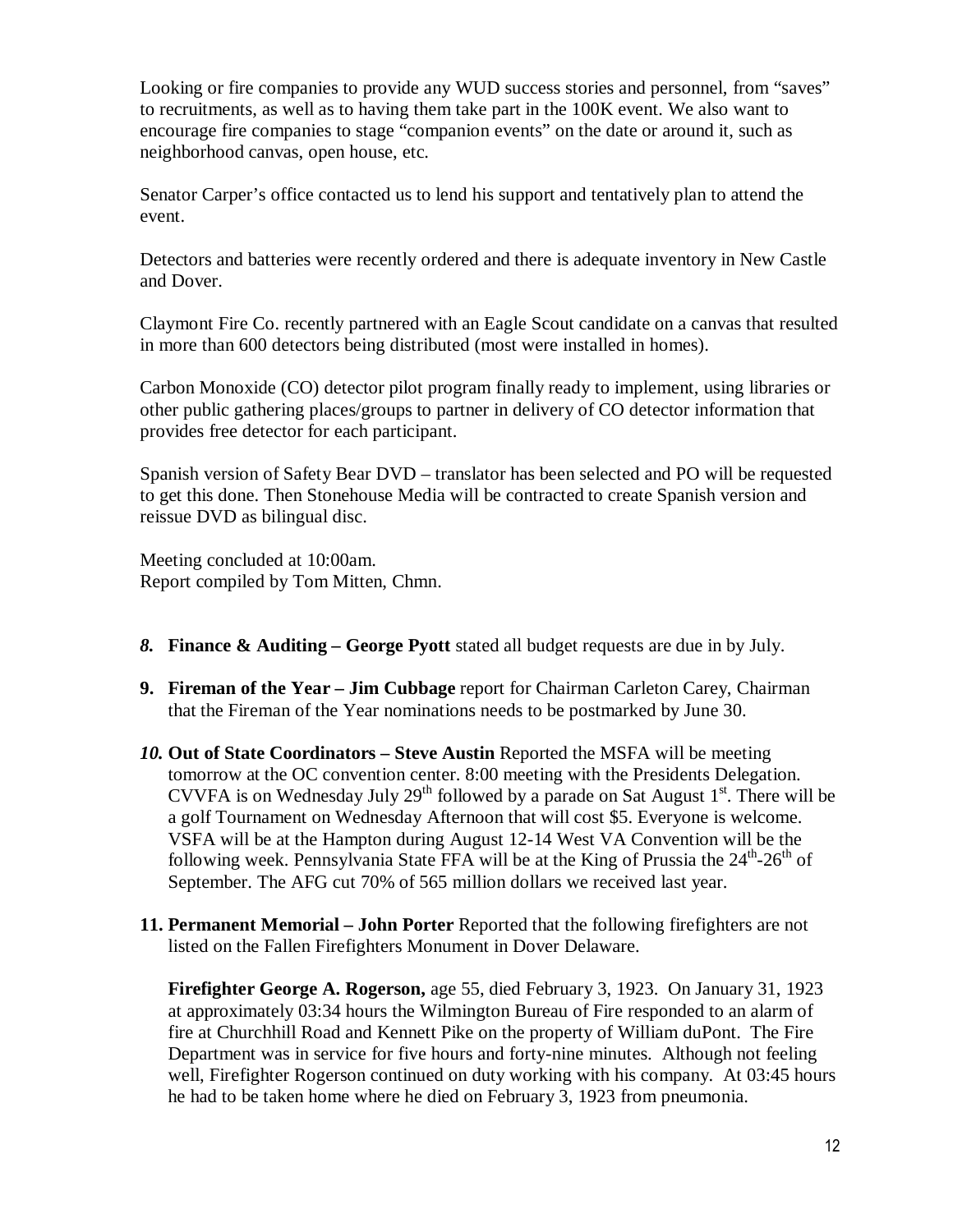**Assistant Chief George T. Crockett**, age 47, died August 3, 1923. Assistant Chief Crockett inhaled ammonia fumes, while engaging in firefighting activities at Amalgamated Leather Company located at  $4<sup>th</sup>$  & Adams streets on or around August 1, 1923. Chief Crockett had to work an extended 48 hour shift and contracted pneumonia from which he succumbed to.

**Firefighter John S. Wadsley**, age 42, died November 12, 1938. While attending Firemen's School on November 10, 1938 Firefighter Wadsley suffered a heart attack. Firefighter Wadsley succumbed two days later at the Delaware Hospital from the heart attack.

**Firefighter Robert H. Graham**, age 50, died May 12, 1939. While responding to an alarm on May 10, 1939, Firefighter Graham was dislodged from the apparatus. Firefighter Graham fell to the roadway suffering a double skull fracture. Firefighter Graham died of head injuries the next day.

**Deputy Chief Daniel F. McGranary**, age 57, died December 23, 1945. At approximately 1030 hours on December 23, 1945, three unrelated alarms were received. Deputy Chief McGranary decided to respond to the most serious fire, which was a house fire at 524 McCaulley Street. Deputy Chief McGranary was found inside the house slumped into a chair, the apparent victim of smoke induced heart stoppage.

**Firefighter Charles H. Fullerton**, age 36, died August 12, 1950. At approximately 0430 hours an alarm was sounded for King Fabrics Company, located at 716 King Street. Firefighters battled the smoky blaze for 25 minutes before bringing it under control. Firefighter Fullerton became faint and staggered outside the building collapsing on the sidewalk. Fullerton's autopsy showed that he had inhaled so much smoke that it caused a breakdown of his lungs.

**Lieutenant Arthur A. Veal**, age 41 died, June 27, 1953. At approximately 0514 hours, an alarm was sounded for Maeson's Record Store, at  $#6$  East  $4<sup>th</sup>$  street. On arrival, the building was reported to be a mass of flames, taking three hours to get under control. After dragging hose lines into the building, there was a floor collapse. Lieutenant Veal was plunged into the cellar full of water. Lieutenant Veal was removed from the debris and was pronounced DOA at the hospital. Six other firefighters suffered injuries in the same fire.

**Deputy Chief Michael J. Kirlin**, age 57, died December 27, 1955. At approximately 0638 hours, an alarm was sounded for the 600 block of East  $6<sup>th</sup>$  Street. Arriving companies found two houses on fire. Deputy Chief Kirlin directed operations, and was last seen running upstairs in the burning house. Chief Kirlin collapsed and was carried outside by his men. Officials said due to the smoke and exertion Chief Kirlin suffered a fatal heart attack.

**Firefighter Smith R. Simpkins**, age 44, died February 27, 1962. At approximately 2400 hours an alarm was sounded for 816 West Street. Arriving companies found a three story building with smoke pouring into the night air. Firefighter Simpkins was on the second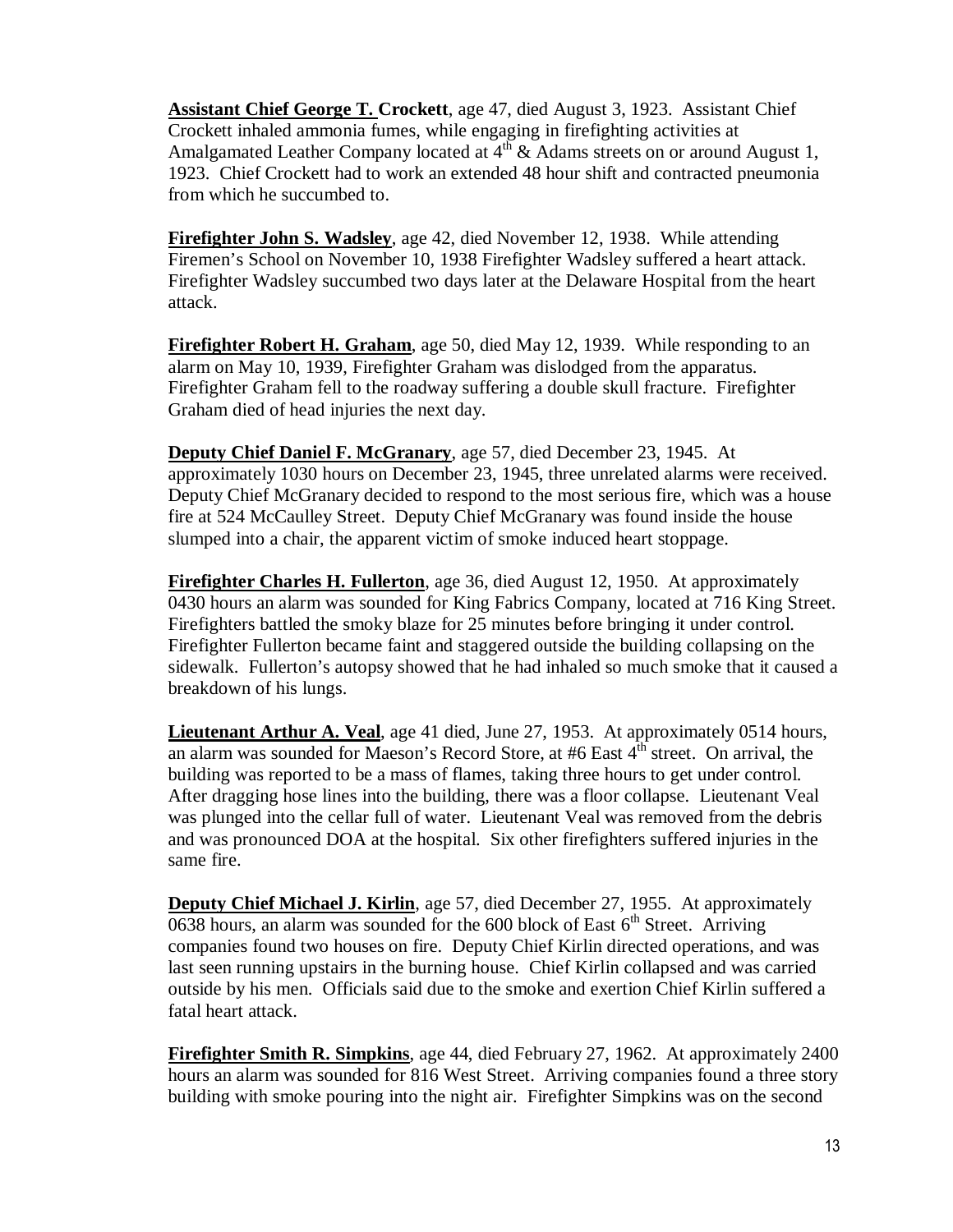floor when he collapsed. He was carried to the sidewalk, and given oxygen. Firefighter Simpkins died at approximately 0200 hours. Doctors determined the cause of death being a smoke induced heart seizure.

- **12. Recruitment Pam Ingle** stated 66 Fire Company and Ladies Auxiliary members met to discuss Recruitment issues. A discussion took place and an agreement was made to utilize the media for recruitment issues. The next meeting is scheduled to take place on June  $28<sup>th</sup>$ .
- **13. Retention Therese Flowers** A very successful Joint Open Forum was held on May 3, 2009 at Cheswold Fire Company. Presentations were given by both the DVFA Recruitment and Retention Committees. Sixty-six companies were represented. It is proposed that a Joint Open Forum be held at least annually.

President Jones has tasked the Retention Committee with developing a survey/ questionnaire to collect data on Retention Issues and/or Solutions. The Committee must also devise a medium to deliver and collect this data. The initial consensus is the DVFA Website, County meetings, and faxing to all fire companies.

The Committee has picked up two new members from the DVFA and is still actively recruiting for additional DVFA members.

The next DVFA Retention Committee meeting is scheduled for Sunday, July 19, 2009 at 10:00 a.m. at Dover Fire School.

- **14. Resolutions Bruce Ennis** read and presented a resolution to J. Allen Metheny, Sr. for his retirement from Kent County Emergency Management.
- **15. Web Page Kevin Wilson** stated we are working to get all the association officers added and photos on the web site. All the county fire associations' presidents were notified to begin to get that information. Please review the web site and if you see any corrections or addition please let me know so we can get the information updated.
- **16. President's Handbook Alan Robinson** stated the handbook will be ready for Conference 09 packets. Printed copies have been distributed to the committees (both this one and the VFD Employee Committee. Will have sections for the President (duties, responsibilities, meetings, organization structure, parliamentary procedures, important forms and dates. (most are found on the DVFA website.) Paid employees information and Legislative Procedure.
- **17. Site Selection Ted Doyle** The committee has made every effort to provide you with information so that your Company/Department can make a rationale decision in choosing the site. A vote will be taken at the 2009 DVFA Conference. If any Company/ Department has any questions regarding the information, please contact any member of the Site Selection Committee; Ted Doyle, Tom D'Alessandro, Barbara Lewis, Nick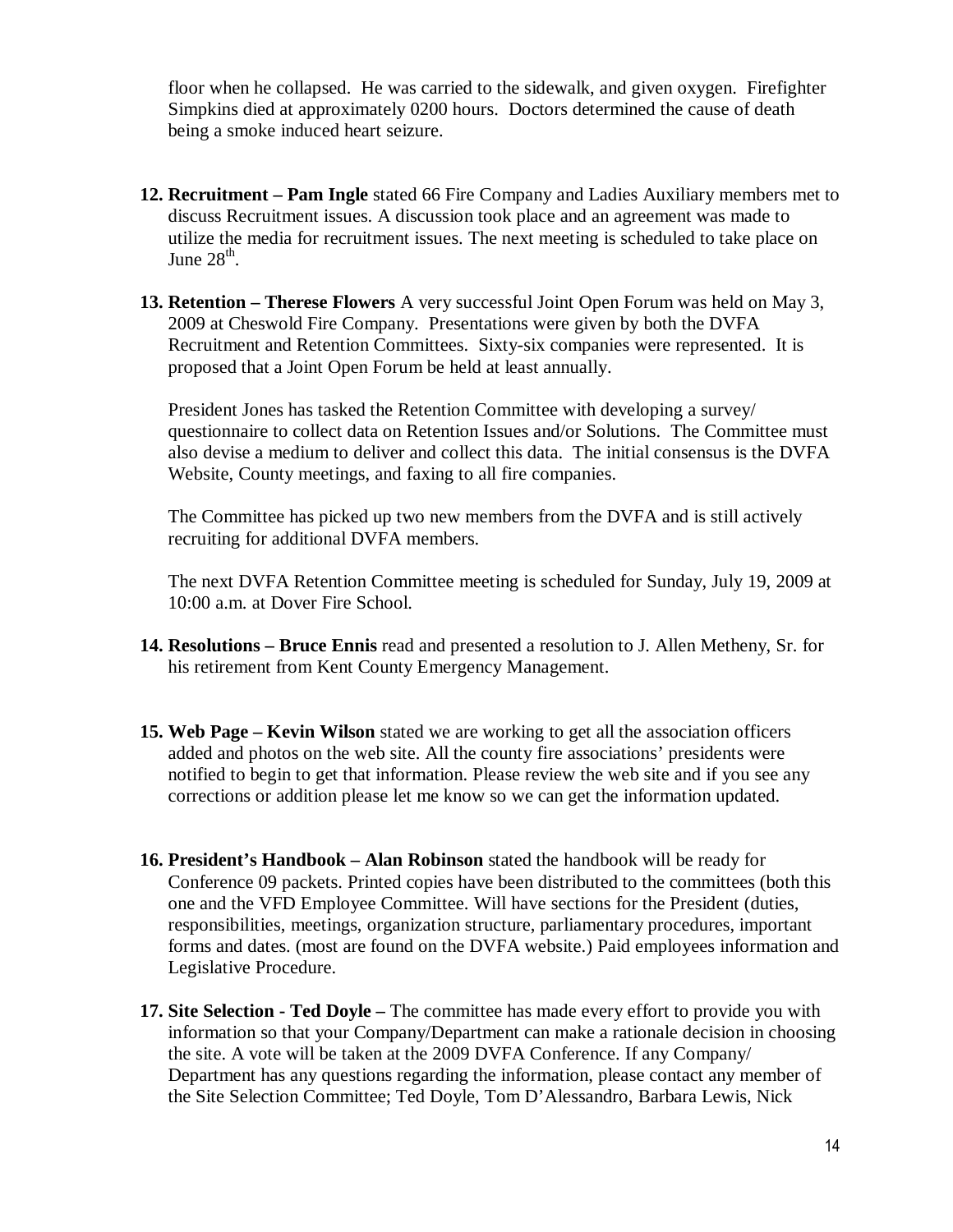Sawyer, Mary Jane Hobbs, Elmer Steele, Sally Stevenson. The three co-chairs for the DVFA and LADVFA Conference were appointed to serve on the Site Selection Committee.

On November 10, 2008, a copy of the conference proposal for 2011-2013 was sent to all committee members. Also included were suggested facilities who could submit a bid. The committee was asked to review the packet and make any changes or additions. The packets would be sent to Greater Wilmington visitors, Sheraton Suites Wilmington, Wyhdam Hotel Wilmington, Bank One Center Wilmington, Atlantic Sands Rehoboth, U OF D Conference Services, Sheraton Hotel Dover, Kent County Visitors, City of Rehoboth Beach, Rehoboth/ Dewey Chamber, Dover Downs Hotel.

The packets were sent out on 12-26-08 and were to be returned no later than 3-1-09. The Committee received six (6) responses. Sheraton Suites Wilmington- not enough space to handle, City of Rehoboth no dates available, Rehoboth / Dewey- no dates available, Kent County Visitors- will attend meeting, Dover Downs- Submitted bid, Sheraton Dover-Submitted bid.

On March 12, 2009 an information packet from Dover Downs and Sheraton was sent to each member of the Committee to review and develop any questions they may have for the two bidders.

The Sheraton and Dover Downs were notified to appear before the Committee on 4-7-09 to sell their facility. Prior to this meeting a basic menu for each event was sent to each bidder requesting prices so that a comparison could be developed so that the Committee had an idea on the food prices.

On April 7, 2009, Dover Downs and Sheraton made their presentations to the Committee. The Sheraton presentation was based on the previous years that the conference was at its facility but did not bring anything new for the conferences in 2011-2013. The Sheraton indicated that the room rates for 2011-2013 would be 109.00 plus tax. Dover Downs presentation indicated that they have more function space for our events, more sleeping rooms (325) so that attendees would not have to travel and more fire companies can be in the conference hotel. They indicated that they would provide complimentary secured general parking. Valet Parking for hotel guests at a cost of \$4.00 per stay where you could come and go as often as you wanted. Room rates for Dover Downs 2011-\$130, 2012-\$135, 2013-\$135. In their original presentation Dover Downs indicated that there would be no minimum night stay. The Sheraton later come back with a no minimum night stay.

Both Facilities indicated that there would be no charge for meeting rooms and conference space. Complimentary use of all in house audio-visual equipment. Both facilities will provide office space at the conference and meeting room space for the conference committee prior to the conference each year.

Those fire companies having a hospitality room can bring in their own food and beverages. The only thing that both facilities have asked is that you be discrete.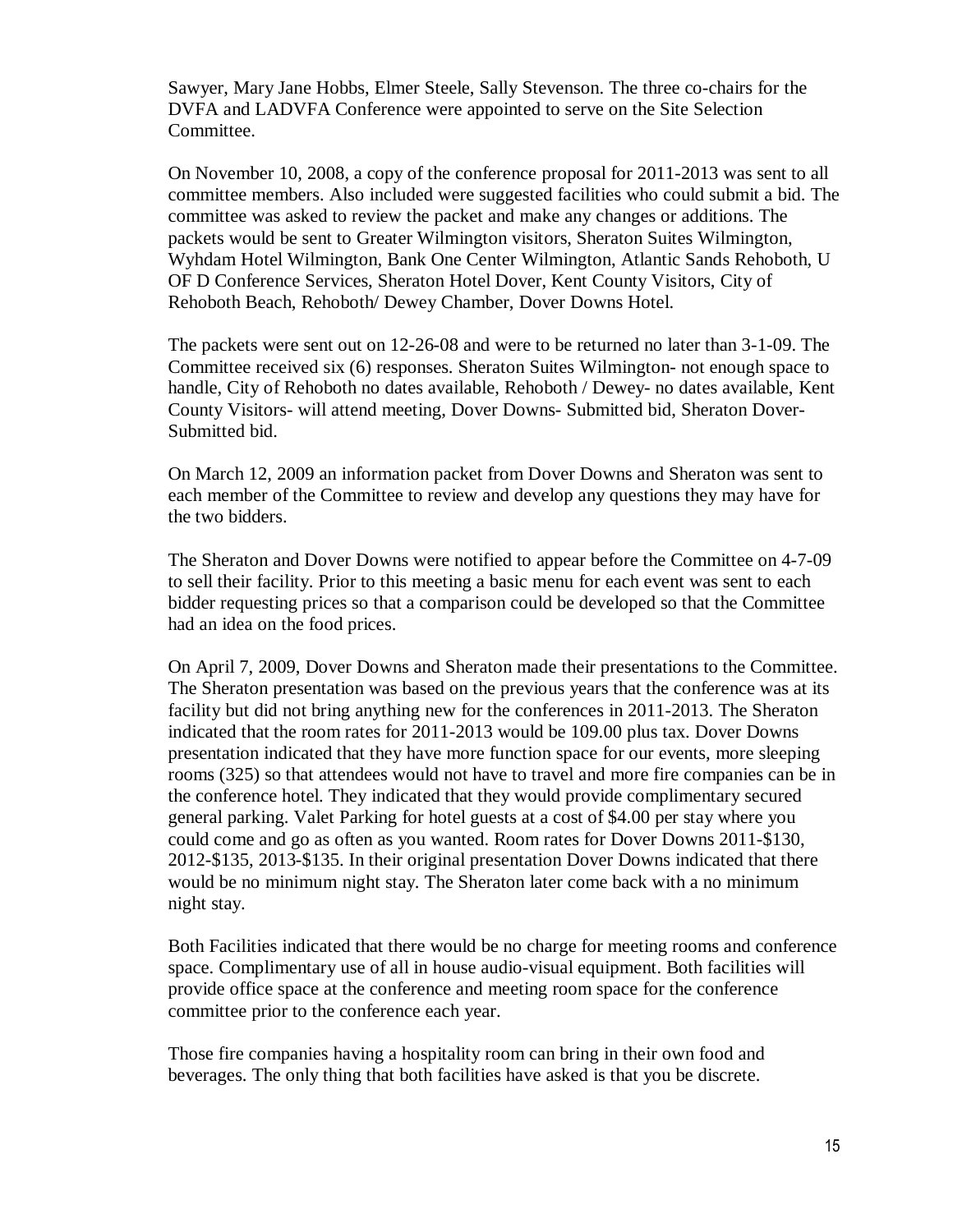The mayor of Dover attended the presentation and has committed to provide the DVFA Conference Parade Committee the same as in the past.

After the presentations the committee met and determined that since Dover Downs was a first time bidder and the majority of the Committee had not toured their facility, as site visit would be arranged. The committee did not believe it would be necessary to tour the Sheraton since the conference had been there for 12 years.

On 4-27-09, the Committee, the LADVFA and DVFA Officers met at Dover Downs and toured the facility. We looked at each area that was suggested for each event and made some changes. All events would be on the first level of the conference center with the exception of the DVFA VIP Social on Friday afternoon. This event would be on the mezzanine. The locations of the various events that have continental breakfast, social hour, or meeting breaks would be within the room of the event which would be more secure from the general public. Although there is sufficient space to hold the State Fire Chiefs meeting at Dover Downs, the committee did not like the space and the meeting would remain at Cheswold.

The following is a cost presentation based on the costs from the Sheraton Conference 08 and costs from Dover Downs menu presentation. The total of each facility includes the food and beverages for all evens, security guards for inside and outside exhibits, exhibit pipe and drape, sleeping rooms for DVFA use and gratuity. Keep in mind that the Association will be able to collect funds for exhibit space and registration for the EMS training sessions. The State Fire Chiefs event on Thursday evening is not included in the costs.

|                         | Sheraton     | Dover Downs  |  |
|-------------------------|--------------|--------------|--|
| Food/Bev Exhibit, Guard | \$108,381.25 | \$120,004.25 |  |
| Gratuity                | \$21,676.25  | \$22,440.79  |  |
| <b>Sleeping Rooms</b>   | \$15,696.00  | \$18,720.00  |  |
| Total                   | \$145,753.50 | \$161,165.04 |  |

The Site Selection Committee met on May 18, 2009 to review the information submitted by both the Sheraton and Dover Downs. Presently the Sheraton is at Capacity for the events of the conference. Therefore, the Site Selection Committee is recommending that the DVFA Conference for 2011-2013 with option for two additional years be awarded to Dover Downs.

The recommendations is based on the below

- More Function space for the present events and additional events in the future
- More guest rooms for the member companies
- Ability to increase the attendance at the Fire Police Dinner
- Roving security in general parking
- Valet parking for registered hotel guests at \$4.00 per stay with the ability to come and go as you wish
- Location of various events that have continental breakfast, social hour, and meeting breaks will be in room of event which would be more secure from general public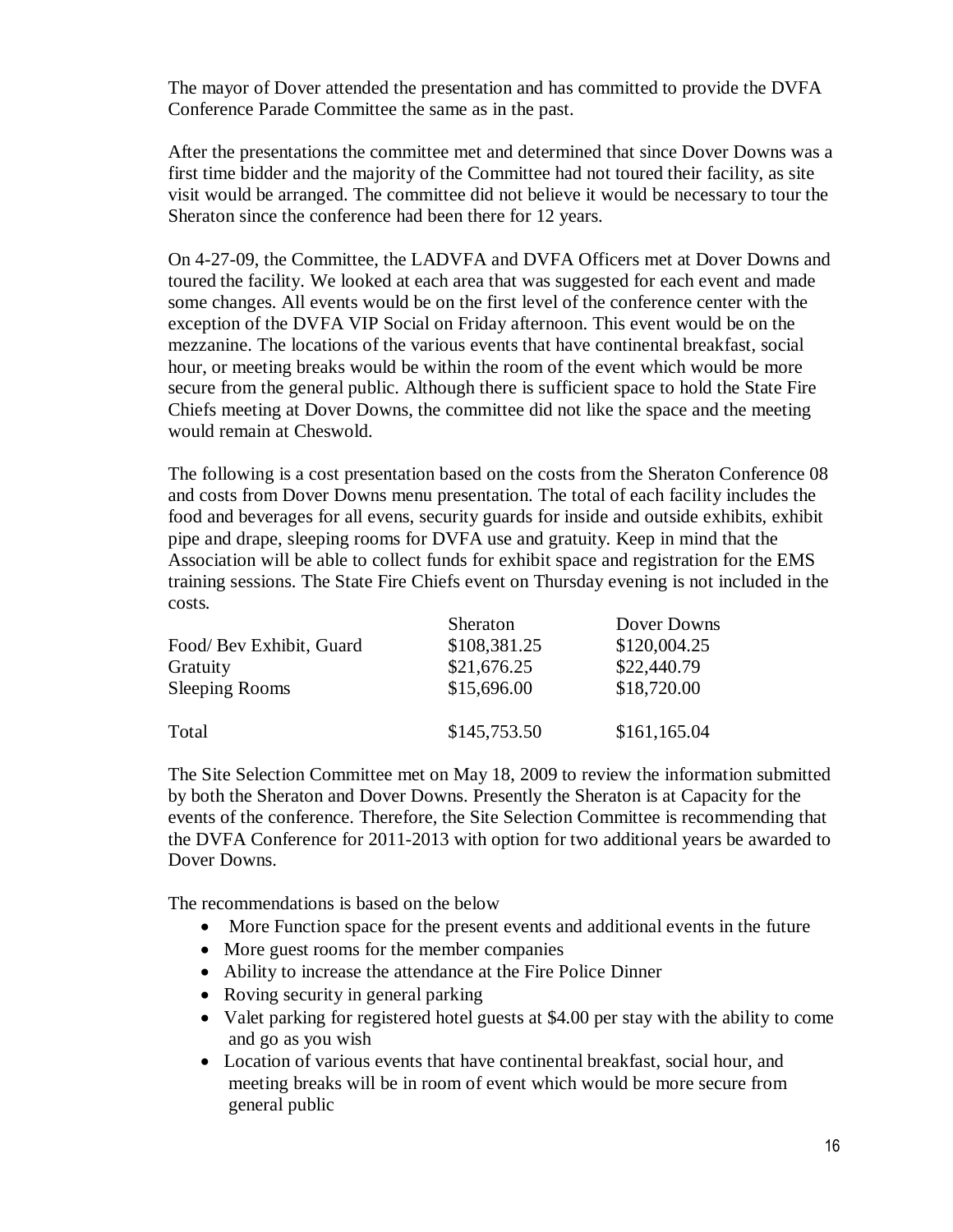• No minimum night stay for guest room

#### **Recognition of Past Presidents – 1st Vice President Wilson**

Asked that all Past Presidents and President Emeritus stand and be recognized.

## Affiliated Organizations/ Agency Representatives

**Ladies' Auxiliary: President, Carol Walton** introduced the officers that she brought with her,  $1<sup>st</sup> VP$  Lorraine Madden,  $2<sup>nd</sup> VP$  Janice Marvel, Sec Virginia Yeager, Asst Sec Joanne Catalino, Treasure Kim Figgs, and Assistant Treasure Lois Pearson. PP Barbara Metheny, Pat McCall, Catherine Jenkins, Joanne Tulowski. County Presidents Jackie Guzzo, Diane Severson, Karen Workman. She then thanked all other Aux members in attendance. She reported they were saddened by the loss of State PP Julia Mast. She then wished all Dads present a Happy Fathers Day, and wished everyone a healthy and safe summer.

**State Fire Chiefs, President John Fox** stated the next meeting will be at slaughter beach on June  $25<sup>th</sup>$  at 7pm.

**State Fire Police: Charles Walls** stated the State Fire Police of the Year nominations be sent to Joe Zeroles.

#### **State Ambulance Association: President Charles Evans, Jr.,**

- Next meeting June 25, 2009 Slaughter Beach again in conjunction with the State Chiefs. Meeting at 1900 hours
- Conference is coming up. 5 days worth of EMS training with lots of opportunities at a low cost to the companies. Instructor training, Basics and Beyond and EPC course over the weekend. Regular conference sessions for Mon, Tues, Wed, with breakout sessions each day. Lots of national speakers. All are encouraged to send there EMT's as 86% are still nationally registered so there getting all there hours somewhere.
- Attended the National EMS Memorial Bike Ride on Monday May 18, 2009 as it left PA for its trip through DE. Well attended by riders and personnel from DE. Thanks to Wilmington Manor, Odessa, Clayton, for providing food and water stops. Thanks to NCC and Sussex County Paramedics for the fine job supporting this ride also.
- Attended the EMS Memorial Service in Roanoke VA later that week. Again well attended by folks form the DE Fire Service. Beautiful ceremony as Michelle and Stephanie were honored on Saturday evening.
- Changed the Heroic EMT of the Year award to the Michele Newton Smith Heroic EMT of the Year award

Attended several meetings in NCC traveling a few miles and logging a few hours. Also kudos to my officers who assist me in attending meetings in their respective counties and keeping me abreast of all the EMS related issues in the State.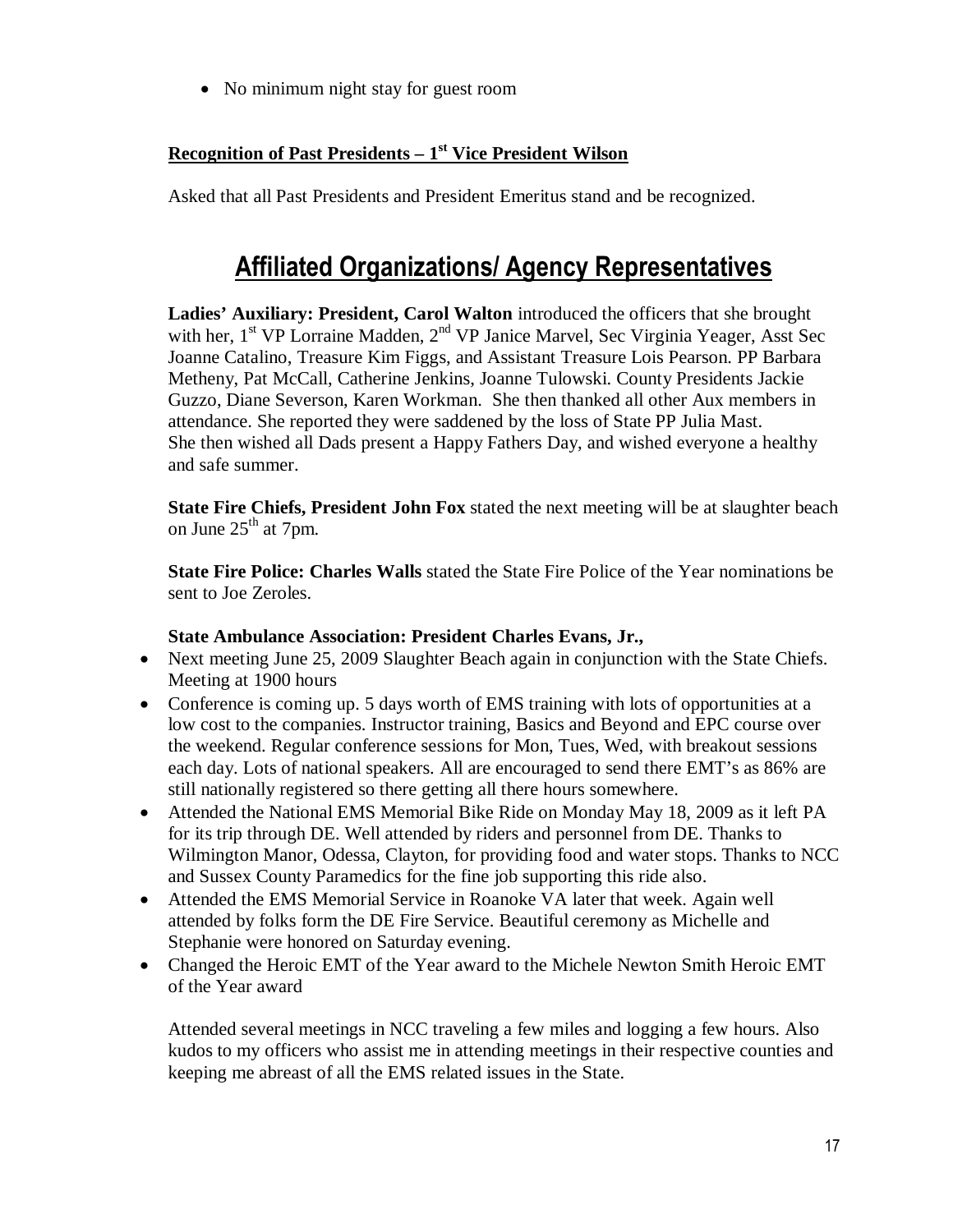#### **National Volunteer Fire Council: E. James Monihan** *reported*

President Jones, it is indeed a pleasure to provide this information to the Association. We will outline the issues, and be happy to answer any questions

FIRST, congratulations to J. Allen Metheny on his re-election to another 2 year term as Treasurer of the Council.

The National Volunteer Fire Council is developing a Policy Statement addressing the issue of continuing pressure by the Union on its members who are Volunteers in their home community to resign from the volunteer Department. When completed this statement will be published and widely circulated.

Each State Training organization will receive a program titled "How to Write a Grant 101". This might be considered for our Conference.

Last year, only 3,000 Fire Prevention Grant requests were received in the AFG Program. There should be a lot more considering that there are over 30,000Fire Departments in the country. One reason stated is the requirement for matching money and the Council is advocating dropping the match.

Research is very near in developing a device which will locate and monitor a firefighter in a building during a fire. Not a minute too soon

If you submit an AFG application for a vehicle, you must state that you already have SOP's or agree to develop them.

The SAFER program, last year, only received less than 500 requests in the Retention and Recruitment category. You need to look around and develop Your programs. REMEMBER you can request a grant for a Scholarship Program. ALSO, scholarships don't have to be limited to high school. You Might find that some of your people would be interested in education also, and it can help in Retention.

We need to be aware of the possibility of State Legislation that can be introduced to stop the provisions of the International Building Code which requires sprinklers in residences. The Home Builders' Assn. Wasn't successful in stopping its adoption and this is another route of attack.

Several important changes are being proposed for the AGF and SAFER Program, not all of which we agree with and we will keep you posted.

REMEMBER, in some ways, we are our own worst enemies, since we don't tell our story to the public that we serve. We assume that everyone understands what we do, and that's not true. I know that P R isn't necessarily the reason you joined the Fire Service, but it is VERY NECESSARY.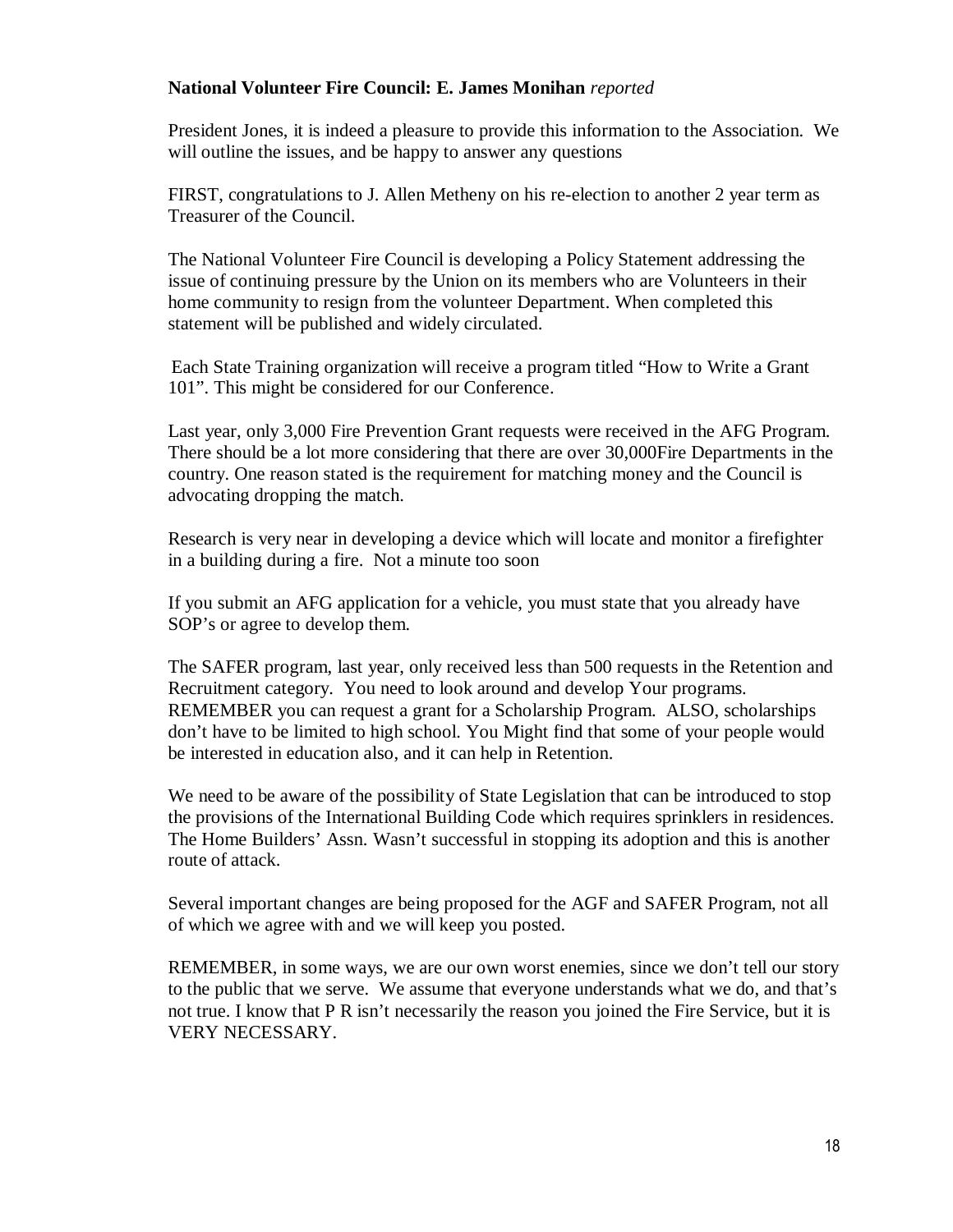The Volunteer Responder Job Protection Act which will protect our job while we have been mobilized for up to 14 days is being reintroduced in the Senate by Senator Carper and in the House by Congressman Rob Andrews of New Jersey.

There are instances in the country that bring us to warn you to look carefully at INSURANCE POLICIES you may be considering. Some companies treat exposures differently, such as charging a volunteer firefighter more for life insurance or imposing a deductible.

It is preferable for our vehicle operators to have either a Class A CDL license, or at least a Class A NON-CDL license as opposed to relying on the waiver for Dept. vehicle operators. The reason being that the Feds are considering a change in rules that allow a wavered driver to drive TO the emergency, but NOT returning.

Mr. President, it has once again been a pleasure and privilege to represent the DELAWARE VOLUNTEER FIREMENS' ASSOCIATION as your Delegate and Alternate On the Board of Directors of the National Volunteer Fire Council. Thank you for the opportunity.

## **Communications**

The following (14) fourteen communications were received and are summarized by the Executive Secretary:

- Letter from Volunteer Hose Co. opposing any requirements for certification of fire fighters or officers
- Letter from Bowers Fire Co., requesting that the DVFA look at reducing the Dues from the current amount of \$4000 down to \$3500 or \$3000
- Copy of the Site Selection Committee's report of June 12, 2009
- Letter from the Kent County Ambulance Association donating \$250 towards the cost of the 2009 EMS Conference
- Letter from the Delaware State Ambulance Association changing the name of the Heroic EMS person to the "The Michelle Newton Smith Memorial Award"
- Copy of letter from the Kent County Volunteer Firemen's Association to the Attorney General requesting that the person charged with the death of Michelle Smith of the Delaware City Fire Co. be prosecuted to the fullest extent of the la
- Letter from the LADVFA inviting the Officers to their Executive Meeting on May 4, 200 at Cheswold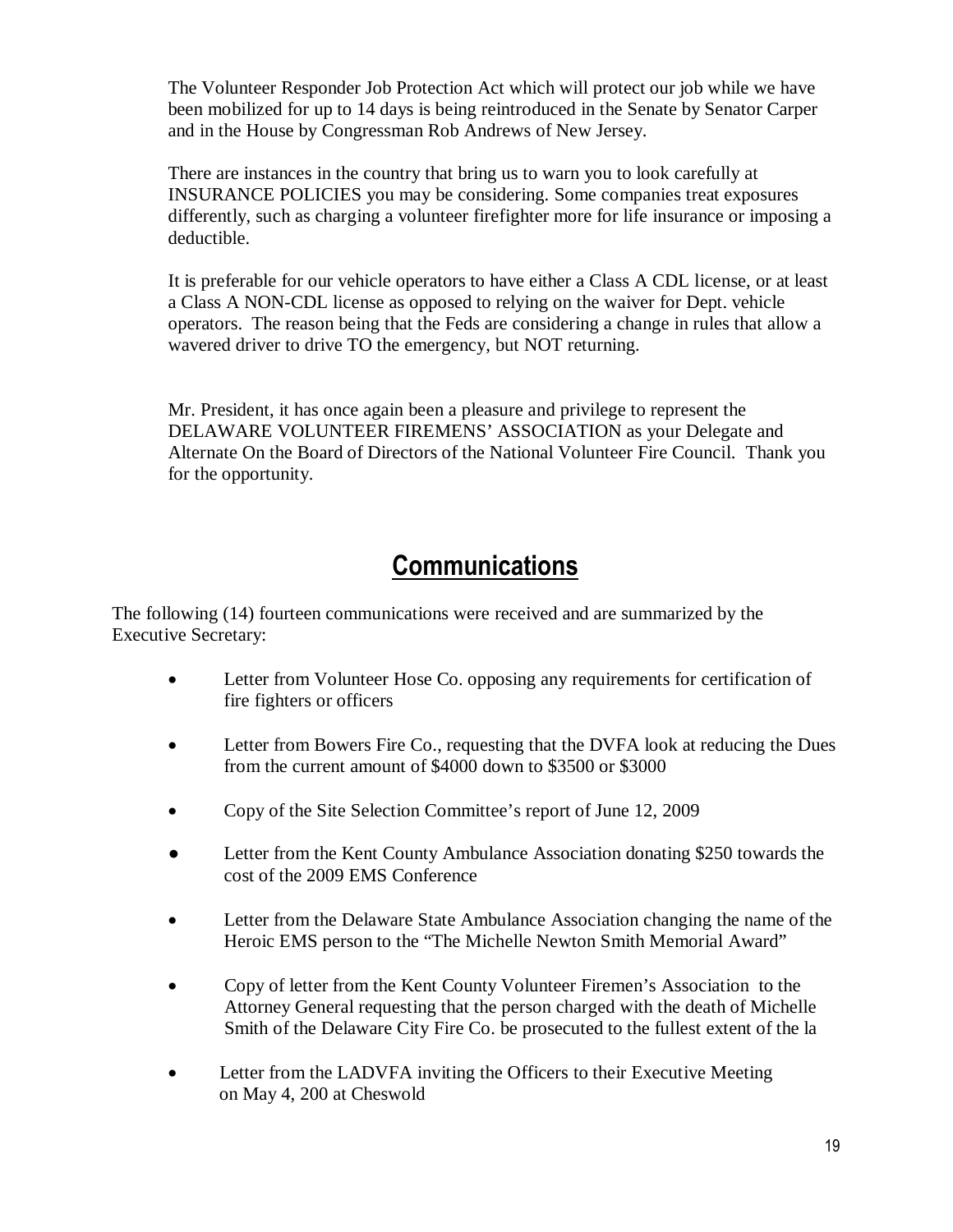- Copy of the NFFF 2008 Annual Report
- Letter from the Bridgeville Volunteer Fire Co. announcing their  $100<sup>th</sup>$ Anniversary activities during 2009
- Thank You Letter from the CFSI for the DVFA's support in the 2009 Dinner
- Invitation to the DE COPS Inaugural Memorial Ride on May 9, 2009
- Invitation to the  $49<sup>th</sup>$  Annual Governor's Prayer Breakfast on May 7, 2009
- Copy of a letter from NFPA appointing William G. Walton, Jr. to the NFPA Technical Committee on Ambulances
- Thank you note from Melissa Kiser for the flowers she received after her recent Surgery.

#### *A motion was made by Jim Cubbage to accept the communication. Seconded by Jasper Lakey- Motion Carried*

# OLD BUSINESS

None Reported

## NEW BUSINESS

First Vice President Wilson appointed the following:

Delaware Volunteer Firemen's Association 2010 Scholarship Committee:

Robert Powell. 83, Chairman George Kerr, 23, Co-Chair Rod O'Neal, 51, Co-Chair Robert Johnson, 22 Carol Johnson, 22 Patricia Kerr, 23 John Pridemore, 45 Rich Perillo, 11 Fred Jester, 41 Jim King, 77 Bill Tobin, 89 Ray Stevens, 88 Barbara Metheny, LADVFA Ginni Tice Adams, LADVFA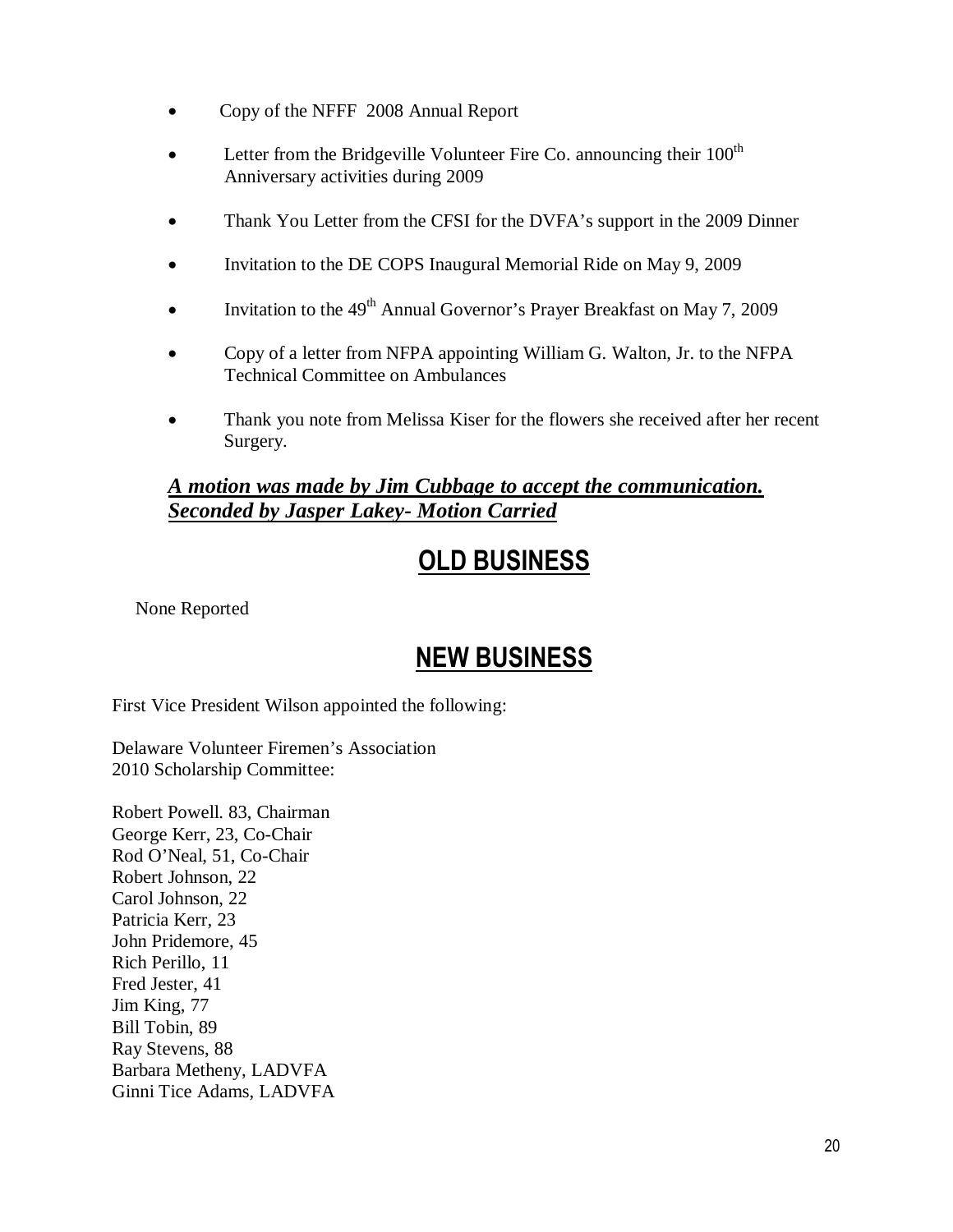Carol Johnson, LADVFA Steve Martin, DSF

### *A motion was made by Tom D'Alessandro to accept the recommendation to change the name of the Delaware Volunteer Firemen's Association to the Delaware Volunteer Firefighters Association after the 2009 Conference. Seconded by Jim Barlow.*

Bruce Ennis made a recommendation that all fire Company Representatives take this back to your home company to further discuss. President Jones stated the name change would be voted on at the 2009 Conference. Motion withdrawn.

*A motion was made by Jim Monihan to send a letter to the Congressional Delegation to change increase the current funding for the Assistance to Fire Fighter Grant Program. Seconded by Glenn Neese- Motion Carried*

### *A motion was made by John Porter to add the nine names of LODD to the Fire Fighter Monument. Seconded by Lawrence Mergenthaler- Motion Carried*

Tom D'Alessandro asked that everyone recognize John Porter for all his hard work and research.

### *A motion was made by Tom DiCristafaro to table any discussion on Rescue billing until after September. Seconded by Lou Amabili, Motion Carried.*

## PAYMENT OF BILLS

Treasurer Metheny read bills totaling \$224,254.49

### *Motion to pay the bills by Tom D'Alessandro Seconded by Jasper Lakey. Motion Carried.*

## GOOD OF THE ASSOCIATION

President Jones reminded everyone there will be an unveiling of 2 names at the DVFA monument at 2pm today. Wayne Steen Sr, and Michelle N. Smith.

There is currently an opening for a part time DVFA Volunteer Recruitment and Retention Coordinator. Applications and Details are available on the DVFA Webpage.